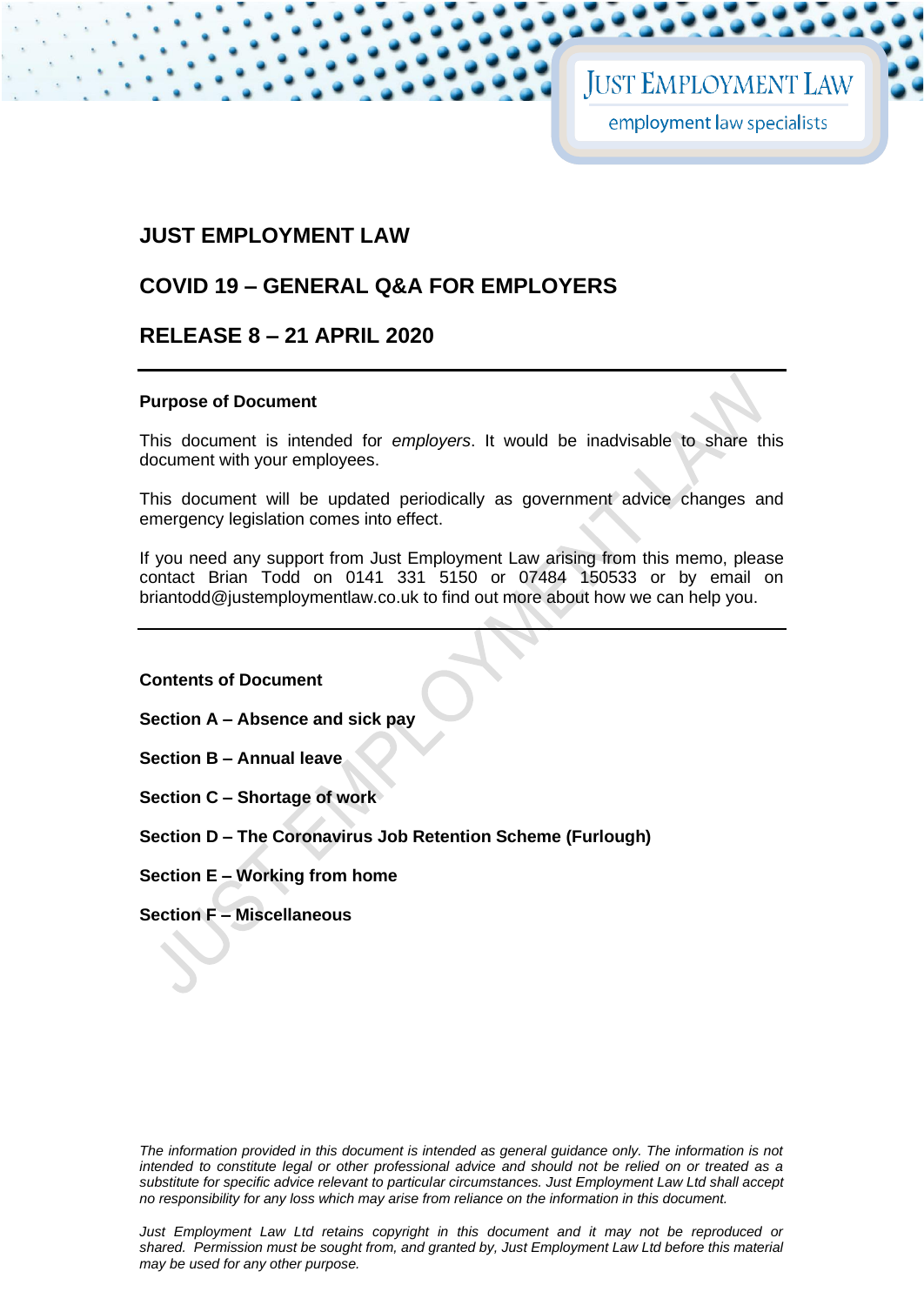## **Section A – Absence and sick pay**

**1. Where can I get information on the latest public health advice in relation to COVID-19?**

Public Health England <https://www.gov.uk/government/collections/coronavirus-covid-19-list-of-guidance>

Health Protection Scotland <https://www.hps.scot.nhs.uk/a-to-z-of-topics/wuhan-novel-coronavirus/>

Public Health Wales <https://phw.nhs.wales/topics/latest-information-on-novel-coronavirus-covid-19/>

Public Health Agency in Northern Ireland <https://www.publichealth.hscni.net/news/covid-19-coronavirus>

#### <span id="page-1-0"></span>**2. Is an employee required to self-isolate and what do I pay them if they are absent from work?**

**Employee with symptoms:** An employee who develops coronavirus symptoms is required to self-isolate for 7 days if they live alone, or 14 days if they live with other people. This employee would be entitled to sick pay, in accordance with their contract of employment (company sick pay, if applicable, and/or statutory sick pay, where eligible).

**Employee living with someone with symptoms:** An employee who lives in the same household as someone who develops coronavirus symptoms is required to self-isolate for 14 days. This employee would also be entitled to sick pay, in accordance with their contract of employment (company sick pay, if applicable, and/or statutory sick pay, where eligible).

**Employee falling into "extremely vulnerable" category:** An employee who is considered to be "extremely vulnerable" (ie who has a specific cancer, severe respiratory condition, or other particular conditions) is strongly advised to adhere to guidance on shielding (ie staying at home for 12 weeks and minimising nonessential contact with members of their household). If this employee has received a letter from the government or NHS informing them that they must not leave their home and therefore should be self-isolating, this employee would be entitled to sick pay, in accordance with their contract of employment (company sick pay, if applicable, and/or statutory sick pay, where eligible). If this employee has not received such a letter, the employee would not qualify for sick pay and any payments made would be at your discretion, although please see Section D re furlough and shielding employees.

*The information provided in this document is intended as general guidance only. The information is not intended to constitute legal or other professional advice and should not be relied on or treated as a substitute for specific advice relevant to particular circumstances. Just Employment Law Ltd shall accept no responsibility for any loss which may arise from reliance on the information in this document.*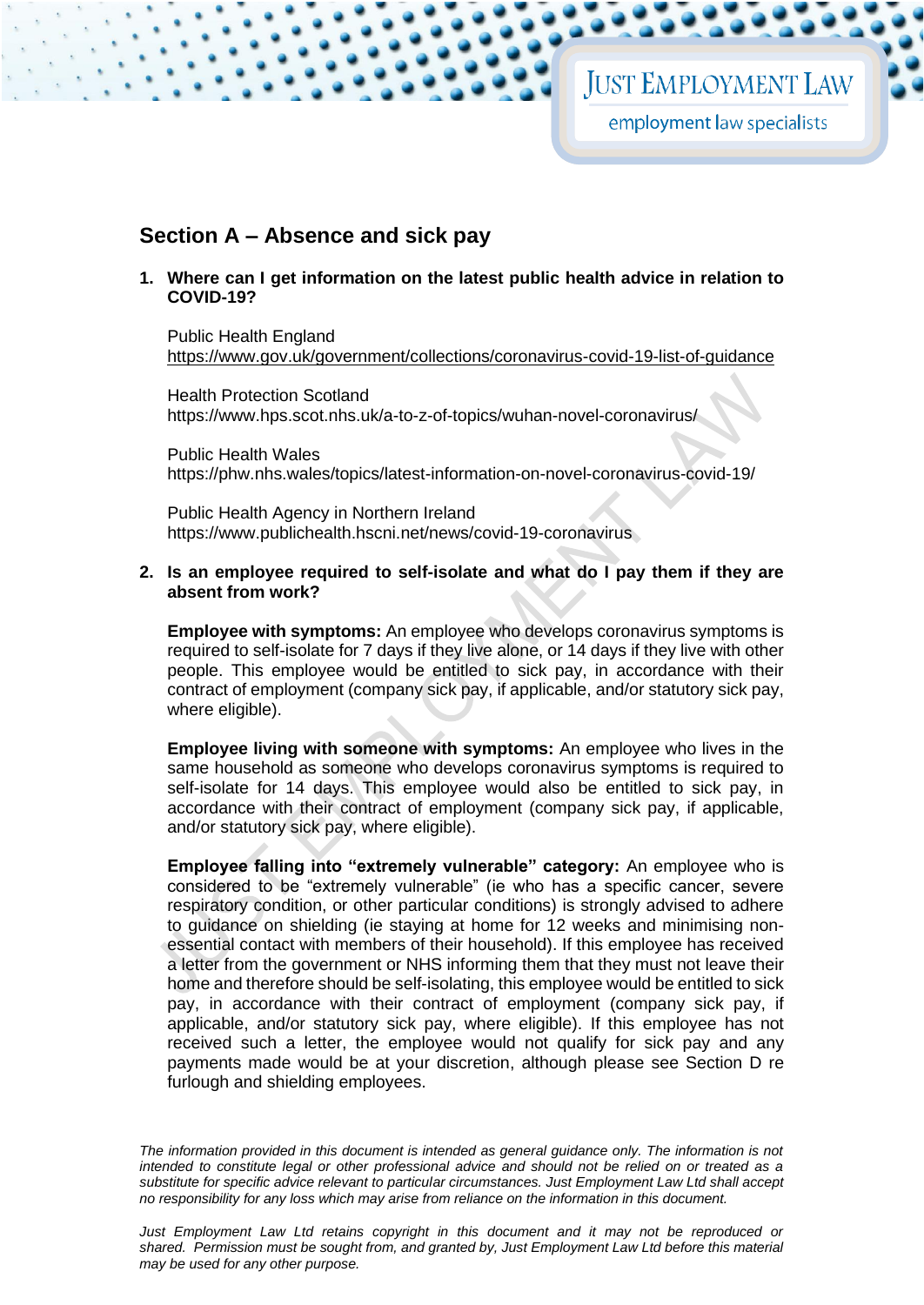## **JUST EMPLOYMENT LAW**

employment law specialists

**Employee falling into "vulnerable" category:** An employee who is considered "vulnerable" (ie those over 70 or pregnant, and who have other particular health conditions – typically those which entitle them to a free flu vaccination each year) is strongly advised to adhere to guidance on social distancing. This employee would not qualify for statutory sick pay and any payments made would be at your discretion. Should you choose not to exercise discretion, the time off would be unpaid, unless you furlough the employee – see section D.

**Employee living with someone in the "extremely vulnerable" or "vulnerable" categories:** An employee who lives with an "extremely vulnerable" or "vulnerable" person should follow guidance on social distancing, reducing their contact outside the home. This employee would not qualify for statutory sick pay and any payments made would be at your discretion. Should you choose not to exercise discretion, the time off would be unpaid, unless you furlough the employee – see section D.

#### **3. What do I pay an employee who is entitled to Statutory Sick Pay?**

The current rate of SSP is £95.85 per week.

Statutory sick pay, where an employee is incapable, or deemed to be incapable, of doing work by reason of coronavirus, is payable from day 1 of absence and, for employers with up to 250 employees, will be reimbursed by the government for a period of 14 days (although some employees may be absent for longer).

#### **4. Can an employee who is self-isolating, shielding or following guidance on social distancing work from home?**

Yes, and in those circumstances they would be entitled to be paid as per the terms of their contract of employment.

#### **5. What if an employee presents with symptoms consistent with COVID-19 in the workplace?**

If someone becomes unwell in the workplace with coronavirus symptoms, they should tell you immediately, avoid touching anything and go home. More advice or help is available on the NHS 111 coronavirus service website or by calling 111. If someone is seriously ill or their life is at risk, you should call 999.

If an employee refuses to go home in these circumstances, please contact us for advice on the options available to you.

*The information provided in this document is intended as general guidance only. The information is not intended to constitute legal or other professional advice and should not be relied on or treated as a substitute for specific advice relevant to particular circumstances. Just Employment Law Ltd shall accept no responsibility for any loss which may arise from reliance on the information in this document.*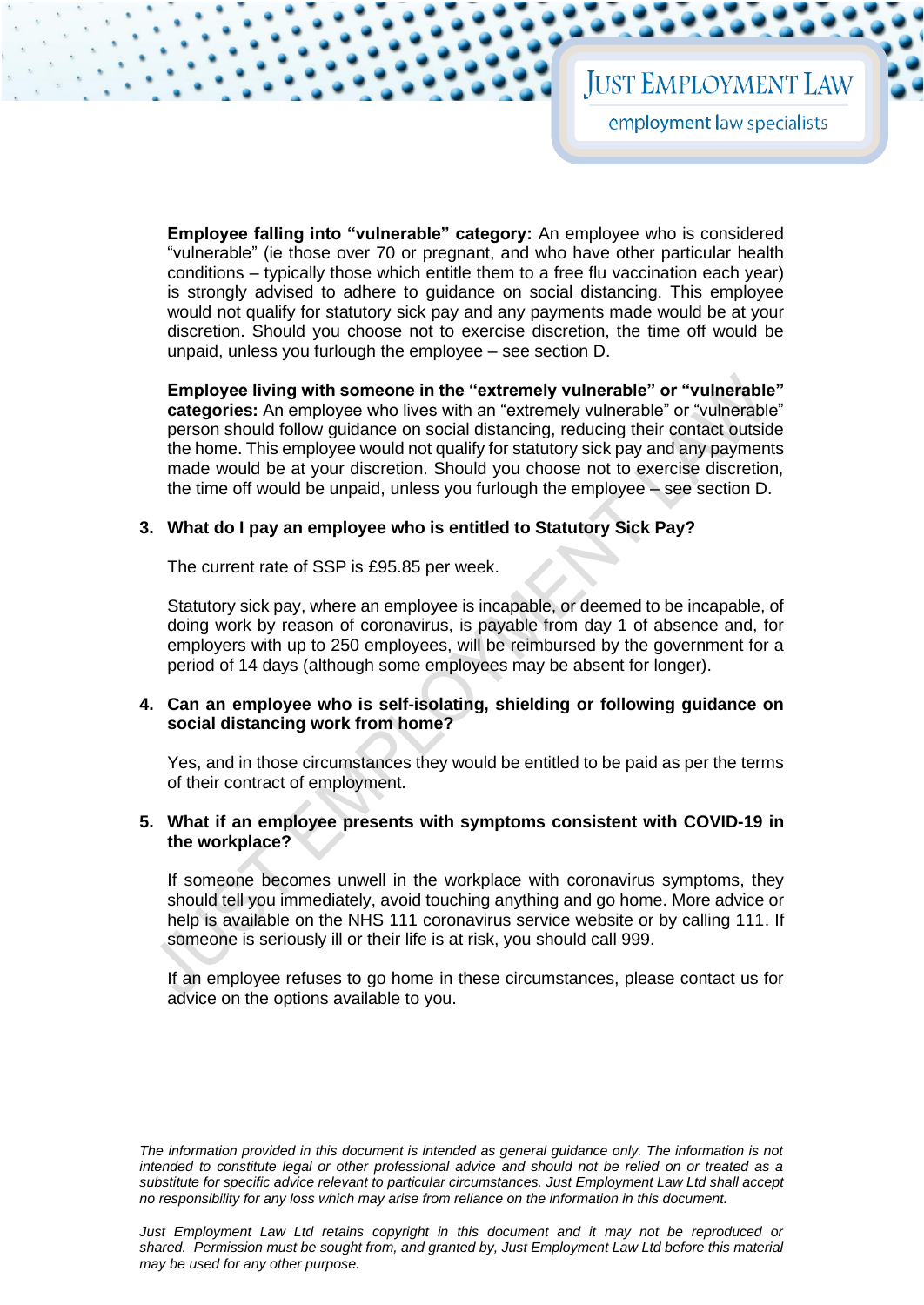**6. Do I need to see a medical certificate from a GP, or other documentary evidence, before I pay SSP or company sick pay?**

Those self-isolating due to coronavirus for more than 7 days can now get an online self-isolation note from the NHS website [\(https://111.nhs.uk/isolation-note/\)](https://111.nhs.uk/isolation-note/) or the NHS mobile phone app. This note would be adequate evidence of an individual's inability to work for the purposes of paying sick pay.

#### **7. If our workplace remains open, what if an employee, not falling into any of the categories set out at question [2](#page-1-0) above refuses to come to work?**

A sympathetic response is recommended in the first instance, although where an employee is non-symptomatic, is not living with someone who has symptoms, and has not received a letter informing them that they must self-isolate, you could ultimately decide that if they choose not to come to work, they will not be paid.

Working from home where this is practicable is an obvious compromise. You may also wish to consider whether you will furlough that employee (see section D).

Disciplining or dismissing an employee who refused to attend work in these circumstances may not be reasonable and could potentially lead to Employment Tribunal claims. We can advise further if this becomes an issue in your workplace.

#### **8. What about people who can't come to work as a result of school closures?**

Employees who can't come to work as a result of caring responsibilities (which includes looking after children) can be furloughed, if they are eligible for furlough (see section D).

Assuming the employee is eligible for furlough, it would not necessarily be reasonable to require the employee to take unpaid parental leave or time off for care of dependents in these circumstances. If the employee is not eligible for furlough, other options may be available.

In all cases, homeworking could be permitted, if practicable, and you might consider relaxing any rules you normally have about homeworkers not having caring responsibilities while they are working.

#### **9. What types of industry are covered by the "Key Workers" provisions, which enable such individuals to continue to send their children to school?**

You can access a list of key workers via this link: [https://www.gov.uk/government/publications/coronavirus-covid-19-maintaining](https://www.gov.uk/government/publications/coronavirus-covid-19-maintaining-educational-provision/guidance-for-schools-colleges-and-local-authorities-on-maintaining-educational-provision)[educational-provision/guidance-for-schools-colleges-and-local-authorities-on](https://www.gov.uk/government/publications/coronavirus-covid-19-maintaining-educational-provision/guidance-for-schools-colleges-and-local-authorities-on-maintaining-educational-provision)[maintaining-educational-provision](https://www.gov.uk/government/publications/coronavirus-covid-19-maintaining-educational-provision/guidance-for-schools-colleges-and-local-authorities-on-maintaining-educational-provision)

The information provided in this document is intended as general guidance only. The information is not *intended to constitute legal or other professional advice and should not be relied on or treated as a substitute for specific advice relevant to particular circumstances. Just Employment Law Ltd shall accept no responsibility for any loss which may arise from reliance on the information in this document.*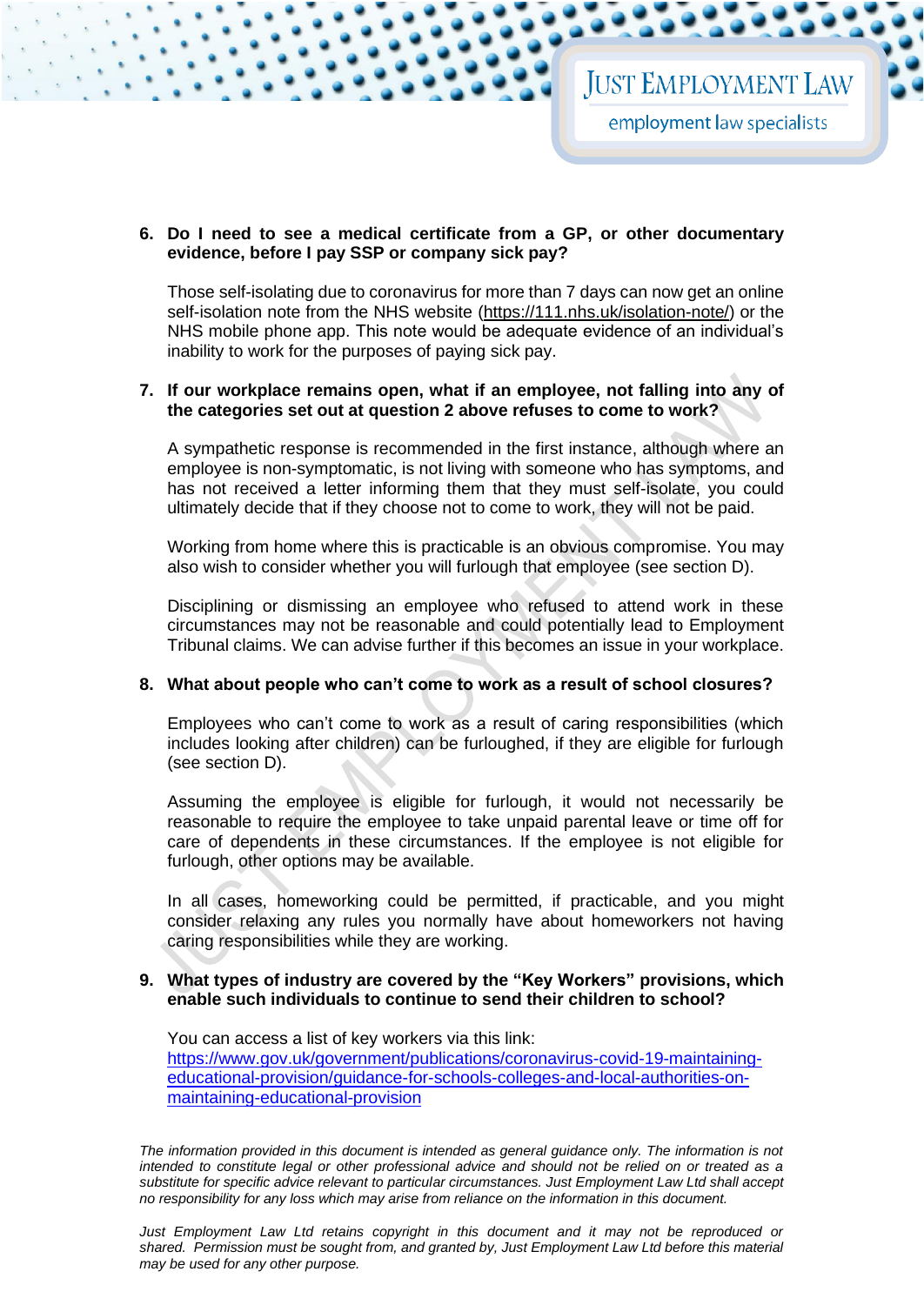## **Section B – Annual leave**

#### **1. Should employees be allowed to cancel pre-approved annual leave?**

If an employee is too unwell to enjoy the benefit of their annual leave, the law allows them to have the period of annual leave converted to sick leave and for the annual leave to be taken at a later date. The employee must tell you right away if this situation applies to them and they want to cancel their annual leave.

For an employee who wishes to cancel pre-approved holiday, you can respond to this in the manner that best suits the business. If you are short of staff, you can agree and let them take their holiday another time. On the other hand, if you are short of work, you can insist that the pre-booked holidays are taken.

#### **2. Can we require employees to take annual leave?**

Subject to what we say in the final paragraph of this answer, yes. You need to give the employee double the amount of notice for the length of holiday they are required to take, so if you want to require an employee to take one week's paid holiday, you will need to give them two weeks' advance notice in writing.

If you can reach agreement with employees to take holidays, this can be done at very short notice. The need to give double the notice for the length of holiday only applies when you are imposing the requirement without agreement.

Now that the government has announced that untaken annual leave due to the coronavirus outbreak can be carried over (see question 3 below), some commentators are suggesting it may be considered an abuse of the annual leave laws for an employer to force employees on furlough to use up their annual leave entitlement by giving notice requiring them to take holidays during furlough. We would advise employers to try to strike a balance between not having too much annual leave stored up in the system when furlough ends on one hand, and giving employees the chance to "enjoy" a reasonable proportion of their annual leave later this year, once lockdown has hopefully ended.

#### **3. If an employee has been unable to use their annual leave by the end of our holiday year as a result of coronavirus, what should we do?**

In these circumstances, i.e., where it is not reasonably practicable for the employee to take some or all of the holiday they are entitled to due to coronavirus, the employee can carry over four weeks of their annual leave entitlement into the next two leave years. Whether the employer will permit the employee to carry forward any additional annual leave would be a matter for contractual agreement.

*The information provided in this document is intended as general guidance only. The information is not intended to constitute legal or other professional advice and should not be relied on or treated as a substitute for specific advice relevant to particular circumstances. Just Employment Law Ltd shall accept no responsibility for any loss which may arise from reliance on the information in this document.*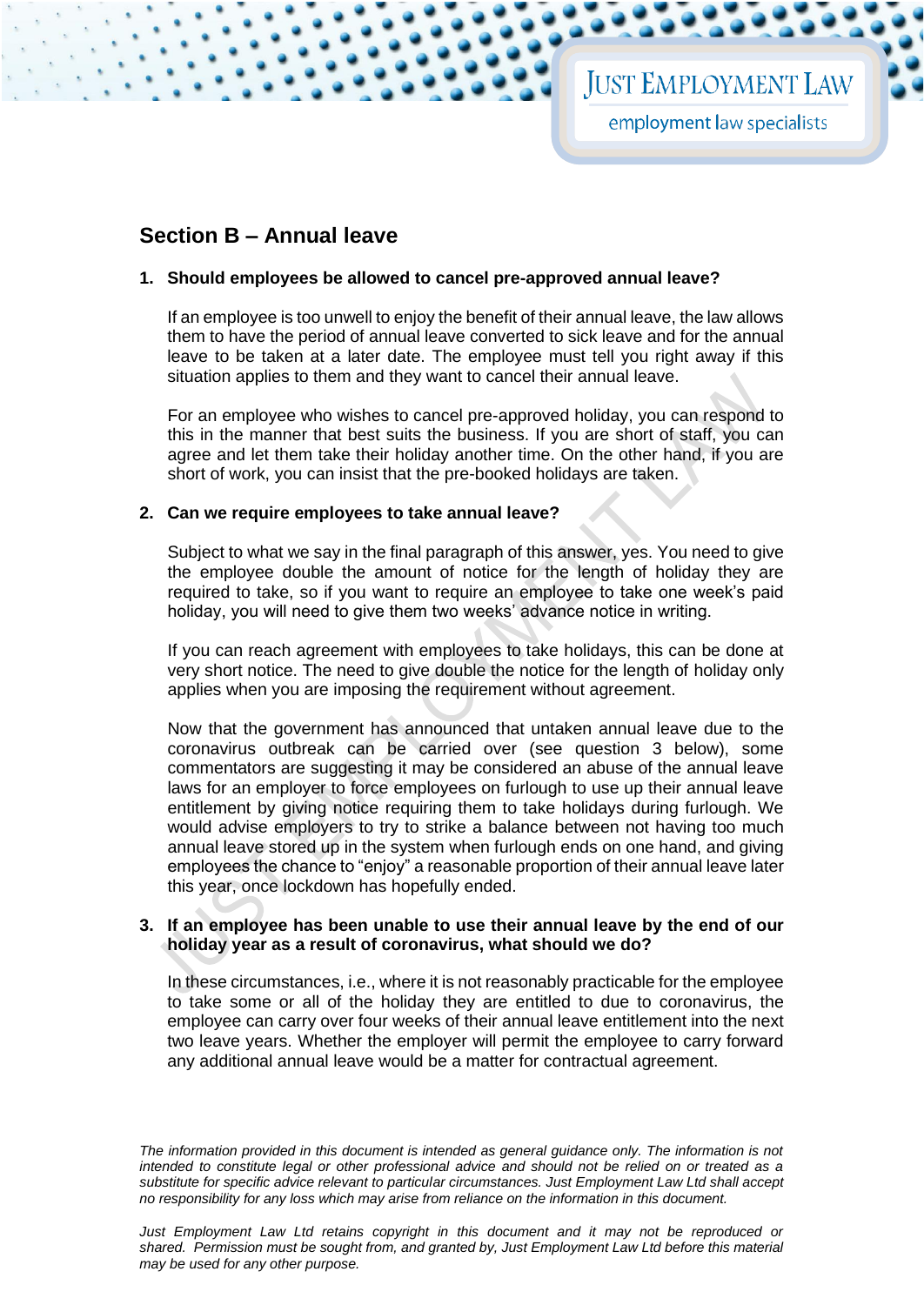## **JUST EMPLOYMENT LAW** employment law specialists

**4. Can an employee take holidays whilst on furlough?** 

Please see section D for information regarding furlough.

*The information provided in this document is intended as general guidance only. The information is not intended to constitute legal or other professional advice and should not be relied on or treated as a substitute for specific advice relevant to particular circumstances. Just Employment Law Ltd shall accept no responsibility for any loss which may arise from reliance on the information in this document.*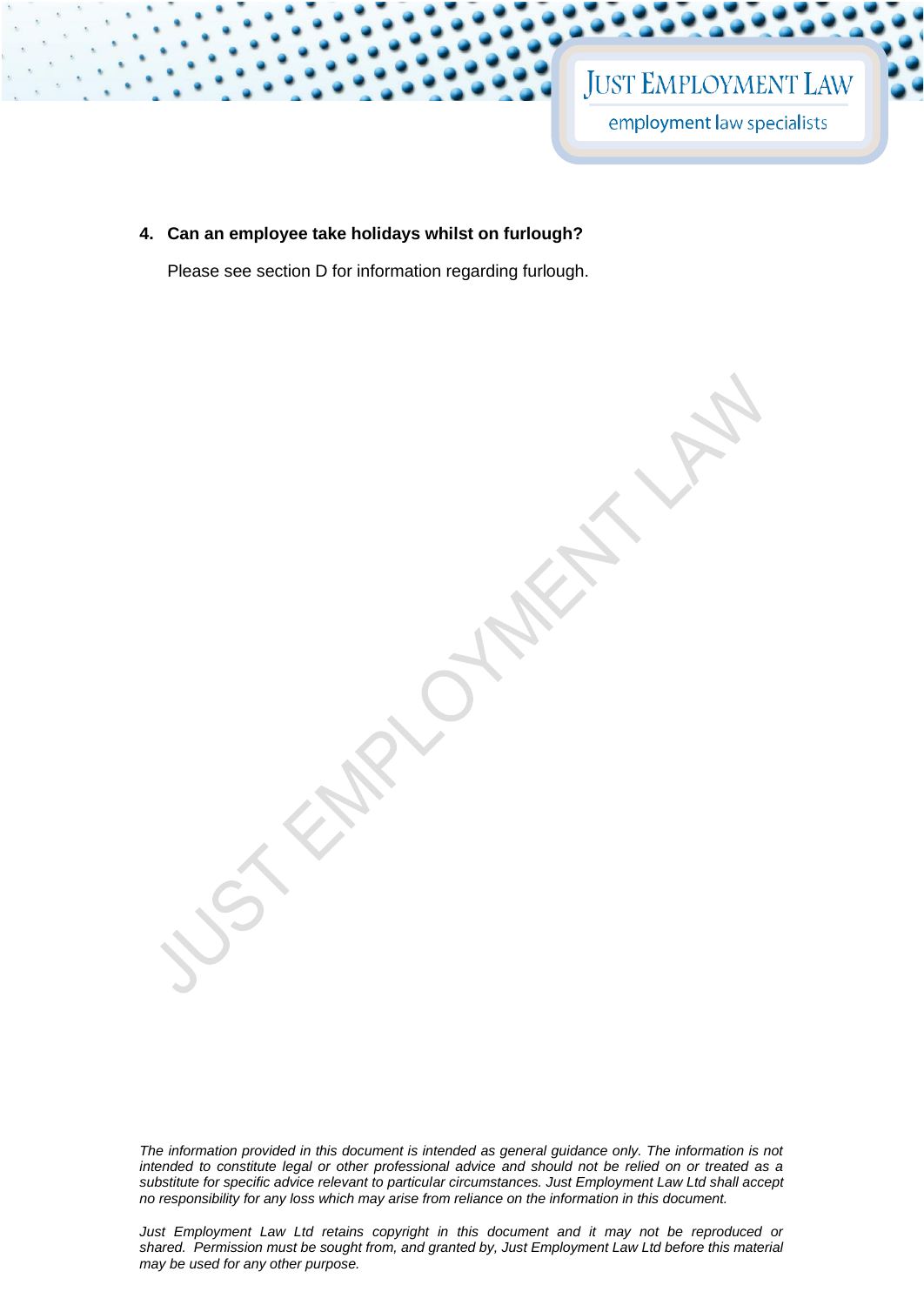## **Section C – Shortage of work**

#### **1. What financial support is the government providing to businesses who cannot afford to pay their employees as normal?**

Beyond the reimbursement of SSP mentioned above, at present, the government has announced three main support packages for employers:

- Very small businesses (typically, those which qualify for Small Business Rates Relief) will be eligible for non-repayable cash grants of £10,000.
- The Coronavirus Business Interruption Loan Scheme which offers loans of up to £5 million for SMEs through the British Business Bank.
- The Coronavirus Job Retention Scheme (referred to as the Furlough Scheme). This is covered in detail at section D below.

There are also industry-specific support schemes for sectors which are particularly hard-hit. This takes the form of a mixture of grants and rates exemptions.

#### **2. Broadly, what options does an employer have to deal with the financial impact of not having enough work for its staff, as a result of COVID-19?**

The Furlough Scheme is intended to be the main measure to allow employers to avoid dismissing employees as redundant, but if government support is insufficient to address the issue in your business, there are a number of options an employer can consider, including:

- Temporary lay-off
- Short-time working
- **Redundancies**
- Varying contractual hours
- Paid/unpaid leave (including annual leave)
- Wage reductions

#### **3. What is temporary lay-off?**

This is where employees are sent home without pay (subject to the right to receive a statutory guarantee payment) due to a shortage of work, generally because of circumstances beyond the employer's control. Employees remain in your employment in these circumstances.

*The information provided in this document is intended as general guidance only. The information is not intended to constitute legal or other professional advice and should not be relied on or treated as a substitute for specific advice relevant to particular circumstances. Just Employment Law Ltd shall accept no responsibility for any loss which may arise from reliance on the information in this document.*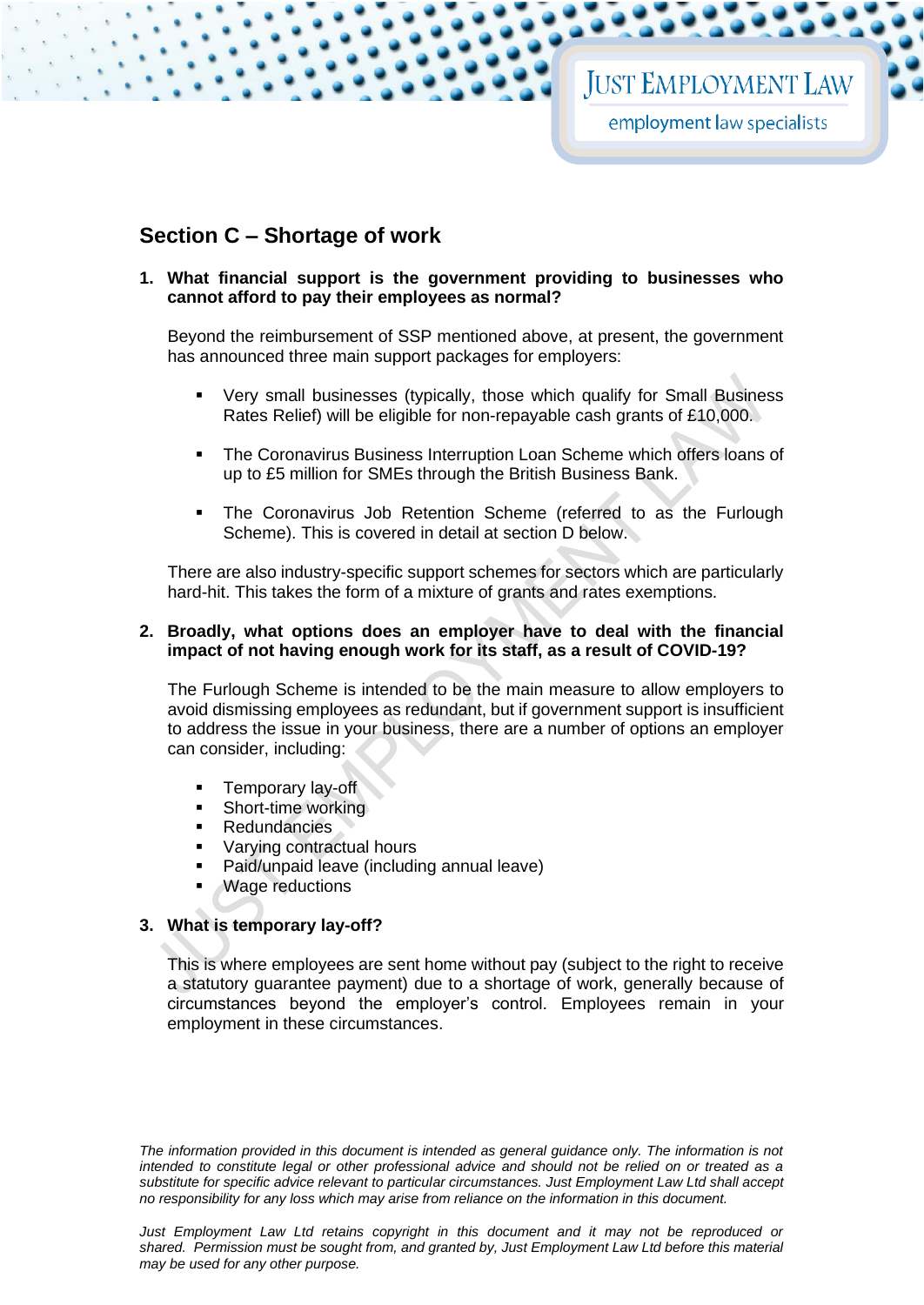#### **4. What is short-time working?**

Colloquially, short-time working is where the employee's weekly working hours are reduced by the employer due to a shortage of work. However, in the context of claiming a redundancy payment (discussed below), short-time working has a very specific meaning of working so many fewer hours than normal that the employee's pay drops below half of their normal week's pay.

#### **5. Can I temporarily lay staff off or place them on short-time working?**

To compulsorily lay people off on a temporary basis or reduce their weekly working hours, you must have the right in the employee's contract of employment to do so. If you don't have a contractual right to do so, there may be other options open to you, which are discussed below.

Assuming you have the contractual right, the first thing to do is to decide which employees you are going to lay off or place on short-time working. Where shorttime working is contemplated, it would normally be fairest to apply this to all employees of a particular type. Where temporary lay-off is contemplated, and you don't need to lay off all of your employees, it would normally be fairest to require all employees to take turns at having periods of lay-off.

Once you have decided who is to be temporarily laid off or placed on short-time working, you will need to write to the affected employees, informing them of your decision and the dates on which the period of temporary lay-off and/or short-time working will apply. We can support you with this.

#### **6. What do I need to pay someone who is temporarily laid off or on short-time working?**

Unless they have a contractual right to a higher payment or a collective agreement provides for a higher rate, someone who is temporarily laid off or placed on shorttime working will be entitled to a statutory guarantee payment of £30 per day for the first five "workless days". (If the employee is normally employed to work less than five days a week, then that figure will be pro-rated to the number of days per week they are contracted to work.) Thereafter, lay-off and any workless days on short-time working will be unpaid.

#### **7. How long can I lay someone off or place them on short-time working for?**

In theory there is no limit to how long these arrangements can last if you have the contractual right to impose them, but in practice there is a significant limitation. That is that if an employee is temporarily laid off or placed on short-time working for four consecutive weeks or six weeks in any 13 week period, then they have the right to resign and claim a statutory redundancy payment from you.

*The information provided in this document is intended as general guidance only. The information is not intended to constitute legal or other professional advice and should not be relied on or treated as a substitute for specific advice relevant to particular circumstances. Just Employment Law Ltd shall accept no responsibility for any loss which may arise from reliance on the information in this document.*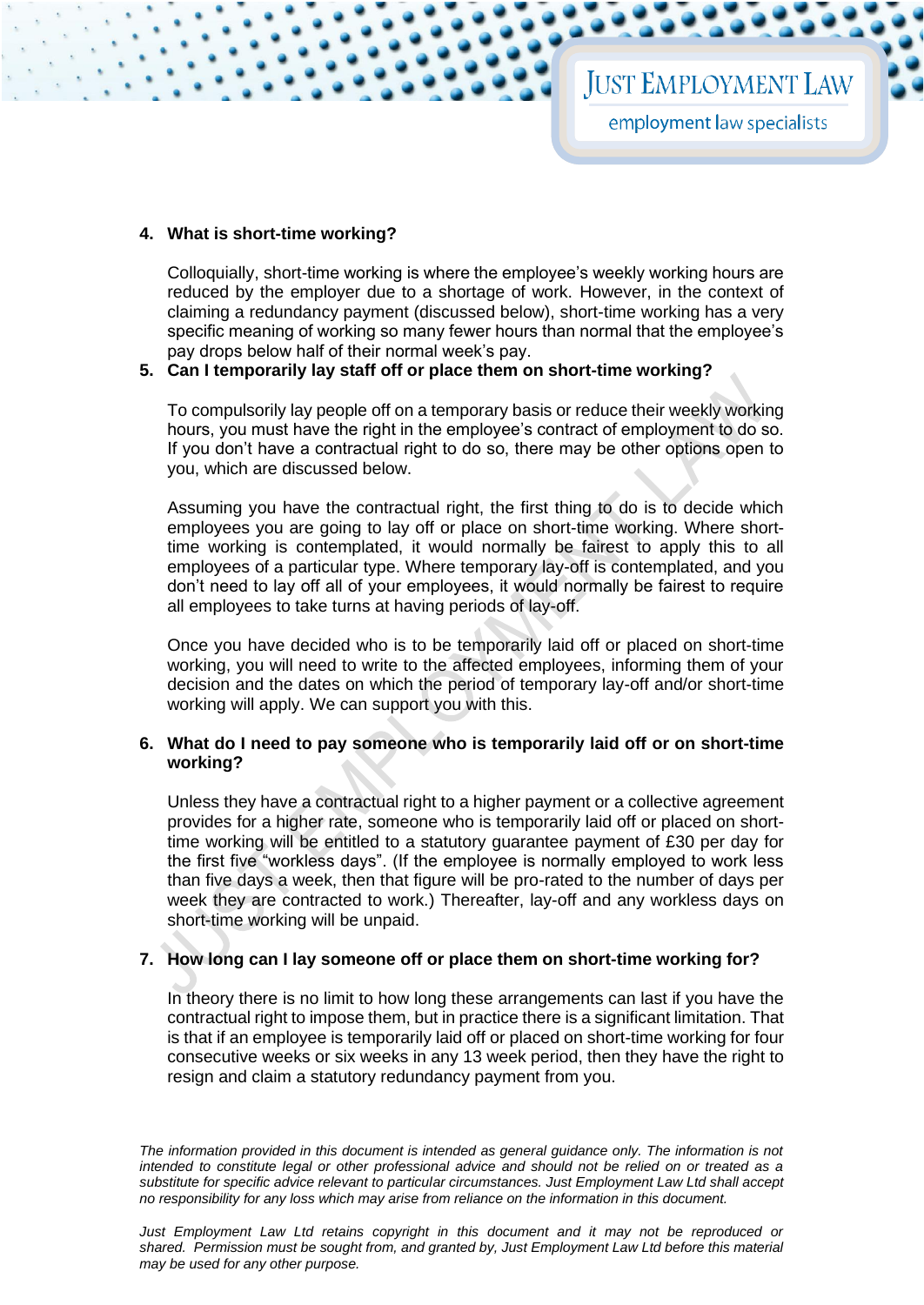#### **8. If an employee resigns and claims a statutory redundancy payment for having reached the trigger period of lay-off or short-time working, is there anything I can do to avoid having to pay the redundancy payment?**

Yes, if you now have work available for them. You can issue a counter-notice, saying that within the next four weeks, it is reasonably expected that you will be able to give them work for a period of at least 13 weeks without a further period of lay-off or short-time working being required.

#### **9. Can I make employees redundant due to a shortage of work due to COVID-19?**

Yes, you can make redundancies just as you would at any other time due to a shortage of work. However, all of the normal employment rights people have in a redundancy situation will continue to apply (see below). It may be considered unreasonable by an Employment Tribunal to make a compulsory redundancy without having good reasons not to place the employee on the Furlough Scheme.

#### **10. Will I have to carry out collective consultation before I make anyone redundant?**

Where an employer proposes to dismiss as redundant 20 or more employees at one establishment within a 90-day period, the employer requires to carry out a collective consultation process with elected workforce representatives for 30 days before the first dismissal takes effect. This period increases to 45 days if it is proposed to dismiss as redundant 100 or more employees at the same establishment.

The Furlough Scheme currently ends on 30 June 2020. If you anticipate having to make 20 or more redundancies thereafter (including any redundancies made since 1 April 2020), please contact us no later than 31 May 2020 in order that we can advise on collective consultation in good time. If you anticipate having to make 100 or more redundancies thereafter (including any redundancies made since 1 April 2020), please contact us no later than 15 May 2020 in order that we can advise on collective consultation in good time.

If you are not proposing to dismiss as many as 20 employees at any establishment, then you won't have to carry out collective consultation, but you will still need to have a fair method of selection for redundancy and carry out individual consultation, particularly with anyone who has the right not to be unfairly dismissed. You should expect this process to take a number of weeks, so please contact us at the start of June 2020 in order that we may advise further.

*The information provided in this document is intended as general guidance only. The information is not intended to constitute legal or other professional advice and should not be relied on or treated as a substitute for specific advice relevant to particular circumstances. Just Employment Law Ltd shall accept no responsibility for any loss which may arise from reliance on the information in this document.*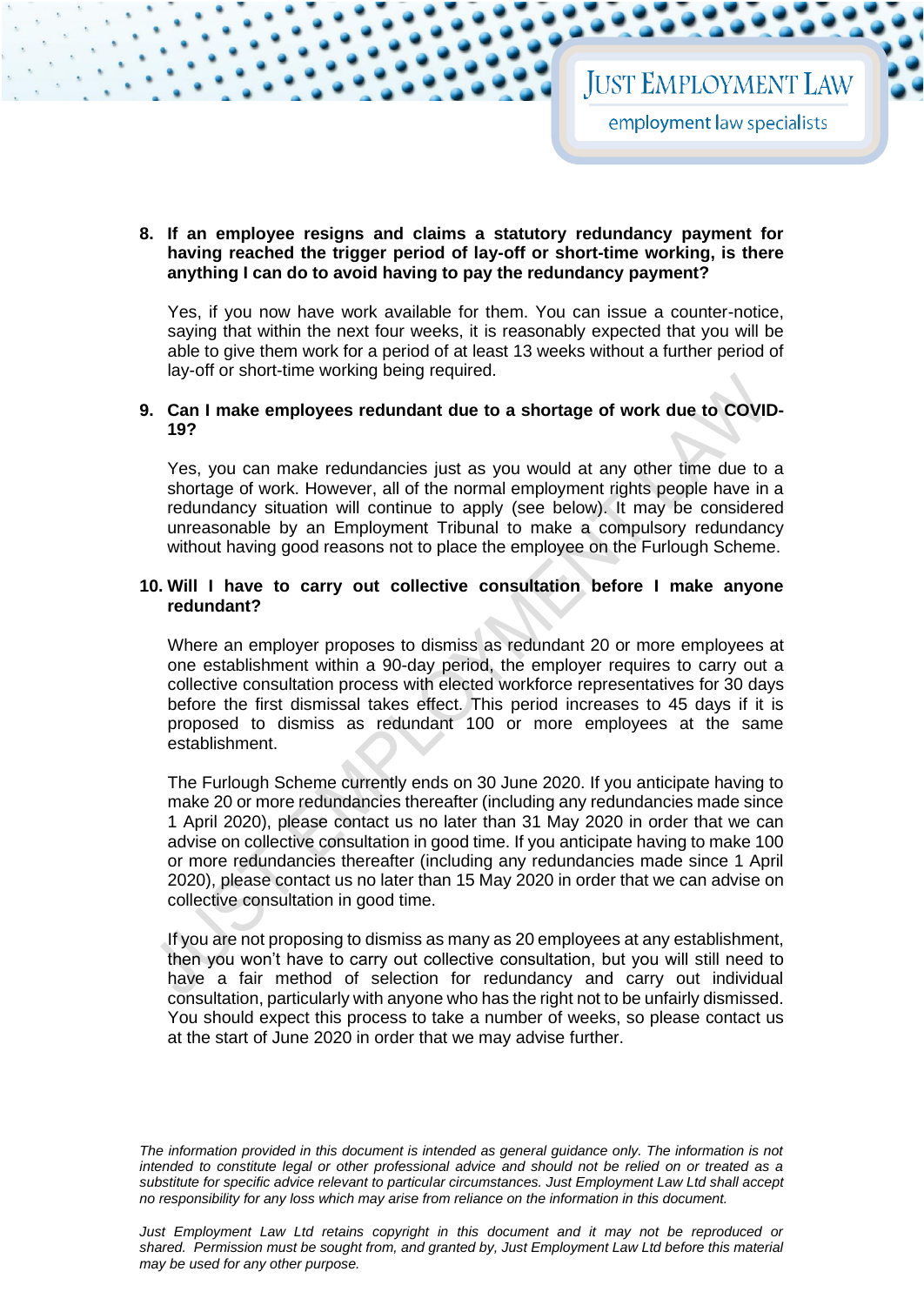#### **11. What are the risks of dismissing 20 or more employees at one establishment without going through the collective consultation process?**

The two main risks are a "protective award" and unfair dismissal.

Any employee who is dismissed as redundant without collective consultation, where it should have taken place, can claim an award of up to 13 weeks' pay (uncapped). If one employee successfully raises the claim, all other employees who should have been consulted can "piggy-back" on the successful claim.

Employers can raise a "special circumstances" defence, saying it was not possible to collectively consult in the circumstances. We suspect it will not be enough simply to point to the coronavirus outbreak as a special circumstance – rather, the employer will have to show that in the particular circumstances of their business, it was impossible to wait 30/45 days before dismissing anyone as redundant.

Also, there is clear case law that where an employee with two years' service or more is dismissed as redundant without collective consultation when it should have taken place, that will make the dismissal unfair.

#### **12. Can I just dismiss as redundant any employees with under two years' service, without following a consultation process?**

You might be able to do this, but there could be risks in relation to 'automatically' unfair dismissal and/or discrimination and you are strongly advised to discuss this with us to assess these risks before taking action. It's also important to understand that dismissing an employee with under two years' service will still count towards the figure of 20, to determine whether collective consultation is required.

#### **13. What if I need to make people with over two years' service redundant?**

You will need to follow a fair process in selecting staff for redundancy and consult individually with them before terminating their employment. We can assist you with the necessary advice and documentation, but you should expect that it could take upwards of two weeks to complete such a process.

#### **14. Can we agree with staff to reduce their hours of work?**

Yes. Ideally, you would try to spread this out across your workforce (or the affected part) as fairly as possible. Once any changes have been agreed, they will need to be put in writing and the employee will need to sign their agreement to the changes.

Employers will certainly want to consider if the Furlough Scheme is a better option before seeking to reduce employees' contractual hours, albeit noting that whilst on furlough, an employee cannot carry out any work for the employer.

*The information provided in this document is intended as general guidance only. The information is not intended to constitute legal or other professional advice and should not be relied on or treated as a substitute for specific advice relevant to particular circumstances. Just Employment Law Ltd shall accept no responsibility for any loss which may arise from reliance on the information in this document.*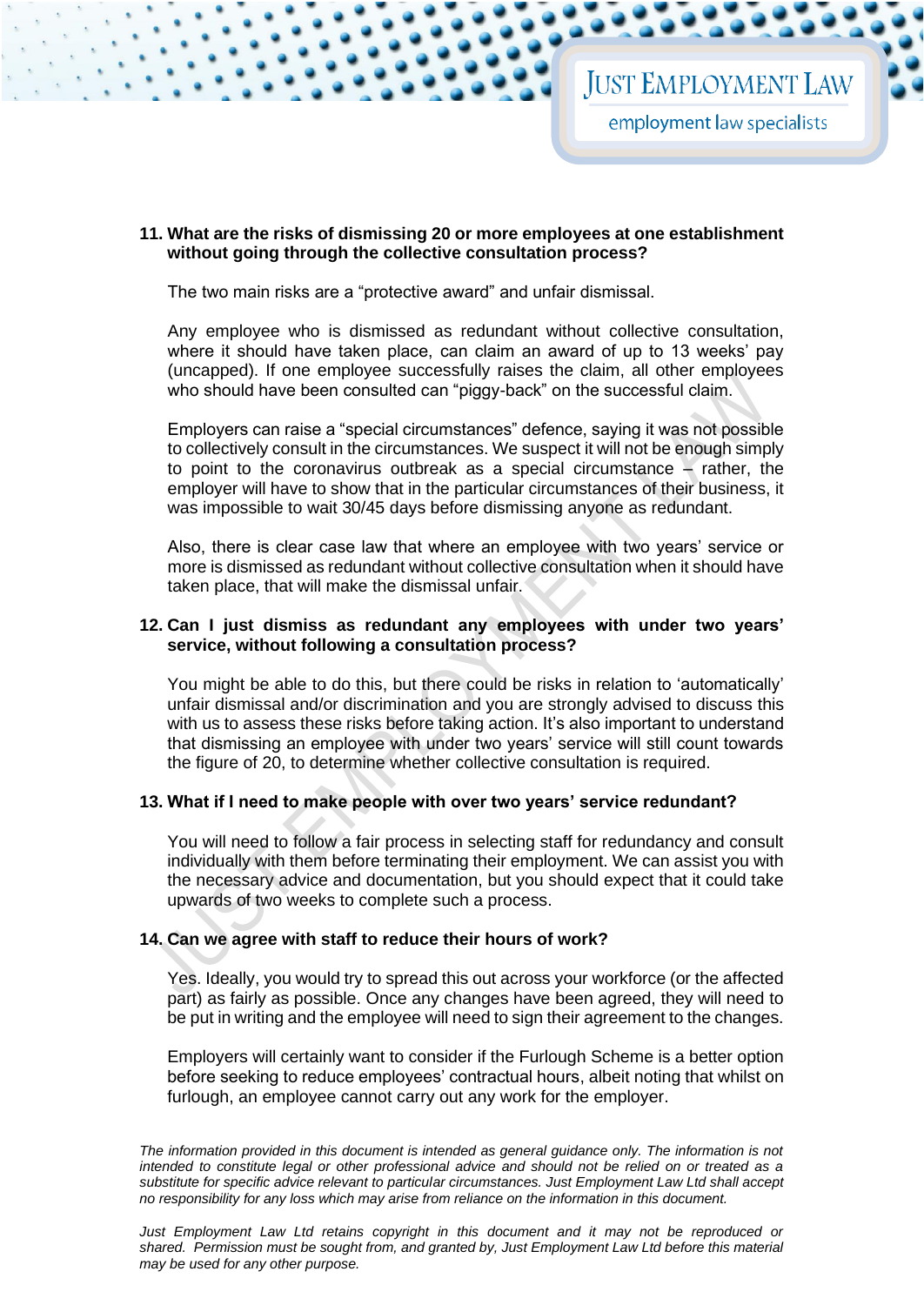#### **15. Can I ask employees to take unpaid leave to cover periods of shortage of work?**

Yes, if for any reason the Furlough Scheme does not work in a particular situation, this can be done by agreement. The employee will be entitled to a statutory guarantee payment for the first five (or pro-rata) days of unpaid leave.

During a period of unpaid leave, the norm would be that all benefits other than pay would continue as normal, such as pension, life assurance etc. If this is not to be the case, there will need to be a specific agreement in writing to that effect.

#### **16. Can I agree with my workforce that they will take temporary pay cuts?**

Yes. If employees will agree to pay cuts, this can be done as long as the employees are still paid the minimum wage for the hours they actually work.

Any agreement to a pay cut should be put in writing and should specify how long the agreement will last for. Ideally, the agreement will also specify what will happen with benefits such as pension, life assurance etc during the temporary pay cut.

You may find there is serious resistance to pay cuts if you are furloughing other employees, who will be getting paid 80% of their wages for doing no work. We can help you work out how best to combine furloughing some employees and asking others to take pay cuts, if both steps will be necessary in your business.

#### **17. What is the position with employees on zero-hours contracts?**

Where a worker is on a genuine zero-hours contract (under which it is clearly stated there is no obligation on the employer to offer any work), then there will be no need to consider terminating the contract or agreeing reduced hours. You would simply advise the worker that you have no shifts to offer them for the time being. It would be advisable to give people in this position reasonably regular updates (perhaps fortnightly) on the availability of work.

Zero-hour workers will be entitled to be placed on the Furlough Scheme if they are paid through PAYE, so this may be an option too.

*The information provided in this document is intended as general guidance only. The information is not intended to constitute legal or other professional advice and should not be relied on or treated as a substitute for specific advice relevant to particular circumstances. Just Employment Law Ltd shall accept no responsibility for any loss which may arise from reliance on the information in this document.*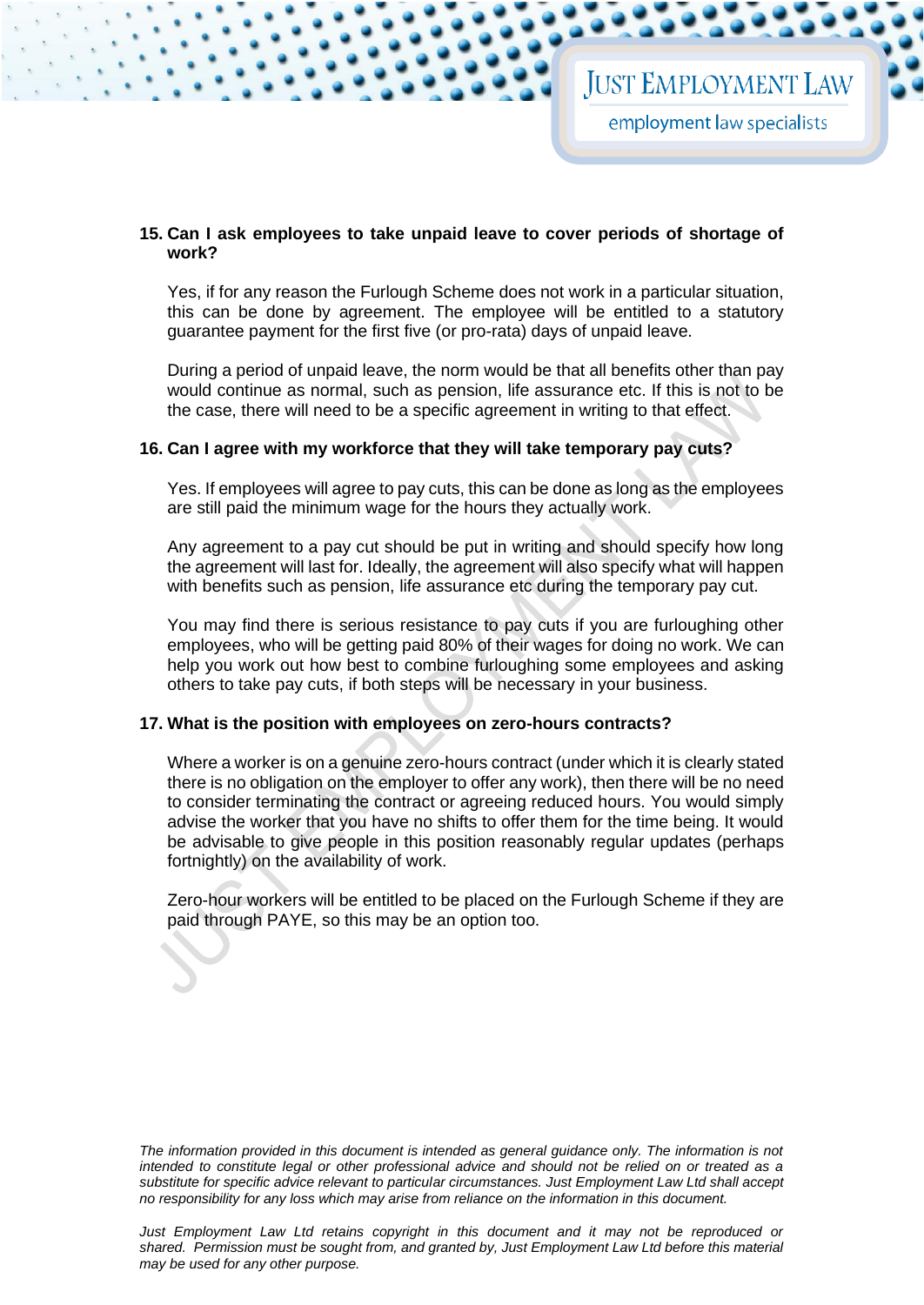## **Section D – The Coronavirus Job Retention Scheme (Furlough)**

*Official guidance about this scheme has been updated a number of times since it was released on 26 March 2020, most recently on 20 April 2020. HM Treasury also published a Direction to HMRC on 15 April 2020 regarding this scheme. There is conflicting information in the guidance and the Direction and, until any conflicts are resolved, we recommend following the Direction. There also remains some unanswered questions regarding the scheme at the time of this release. We will make further information available to our clients as and when it becomes available.* 

#### **1. What is the Coronavirus Job Retention Scheme?**

The scheme enables employers who "cannot maintain their current workforce because their operations have been severely affected by coronavirus" to furlough employees and apply to HMRC to be reimbursed in respect of 80% of the employee's usual monthly wage costs, up to a maximum of £2,500 per month. The scheme applies to any employees who are furloughed "by reason of circumstances as a result of coronavirus or coronavirus disease".

The official guidance is available at: [www.gov.uk/guidance/claim-for-wage-costs-through-the-coronavirus-job](http://www.gov.uk/guidance/claim-for-wage-costs-through-the-coronavirus-job-retention-scheme)[retention-scheme](http://www.gov.uk/guidance/claim-for-wage-costs-through-the-coronavirus-job-retention-scheme)

The Direction is available at:

[https://assets.publishing.service.gov.uk/government/uploads/system/uploads/atta](https://assets.publishing.service.gov.uk/government/uploads/system/uploads/attachment_data/file/879484/200414_CJRS_DIRECTION_-_33_FINAL_Signed.pdf) [chment\\_data/file/879484/200414\\_CJRS\\_DIRECTION\\_-\\_33\\_FINAL\\_Signed.pdf](https://assets.publishing.service.gov.uk/government/uploads/system/uploads/attachment_data/file/879484/200414_CJRS_DIRECTION_-_33_FINAL_Signed.pdf)

#### **2. Who can claim?**

Any UK organisation with employees can apply, providing they have created and started a PAYE payroll scheme on or before 19 March 2020 and have a UK bank account. The organisation must have placed employees on furlough in order to be able to claim.

#### **3. How long does the scheme run for?**

The scheme was initially running for three months from 1 March 2020 to 31 May 2020. It has now been extended for a further one month, and therefore runs to 30 June 2020. It is possible that the scheme could be extended further.

Where you furloughed employees prior to the extension of the scheme and where the employee understood their period of furlough to be until the end of May 2020, it would be prudent to notify the employee that their period of furlough will now be until the end of June 2020 (assuming you intend to keep them on furlough for that period). If you have issued a Furlough Agreement drafted by JEL, this will allow you to keep the employee on furlough until the end of June. If you have amended

The information provided in this document is intended as general guidance only. The information is not *intended to constitute legal or other professional advice and should not be relied on or treated as a substitute for specific advice relevant to particular circumstances. Just Employment Law Ltd shall accept no responsibility for any loss which may arise from reliance on the information in this document.*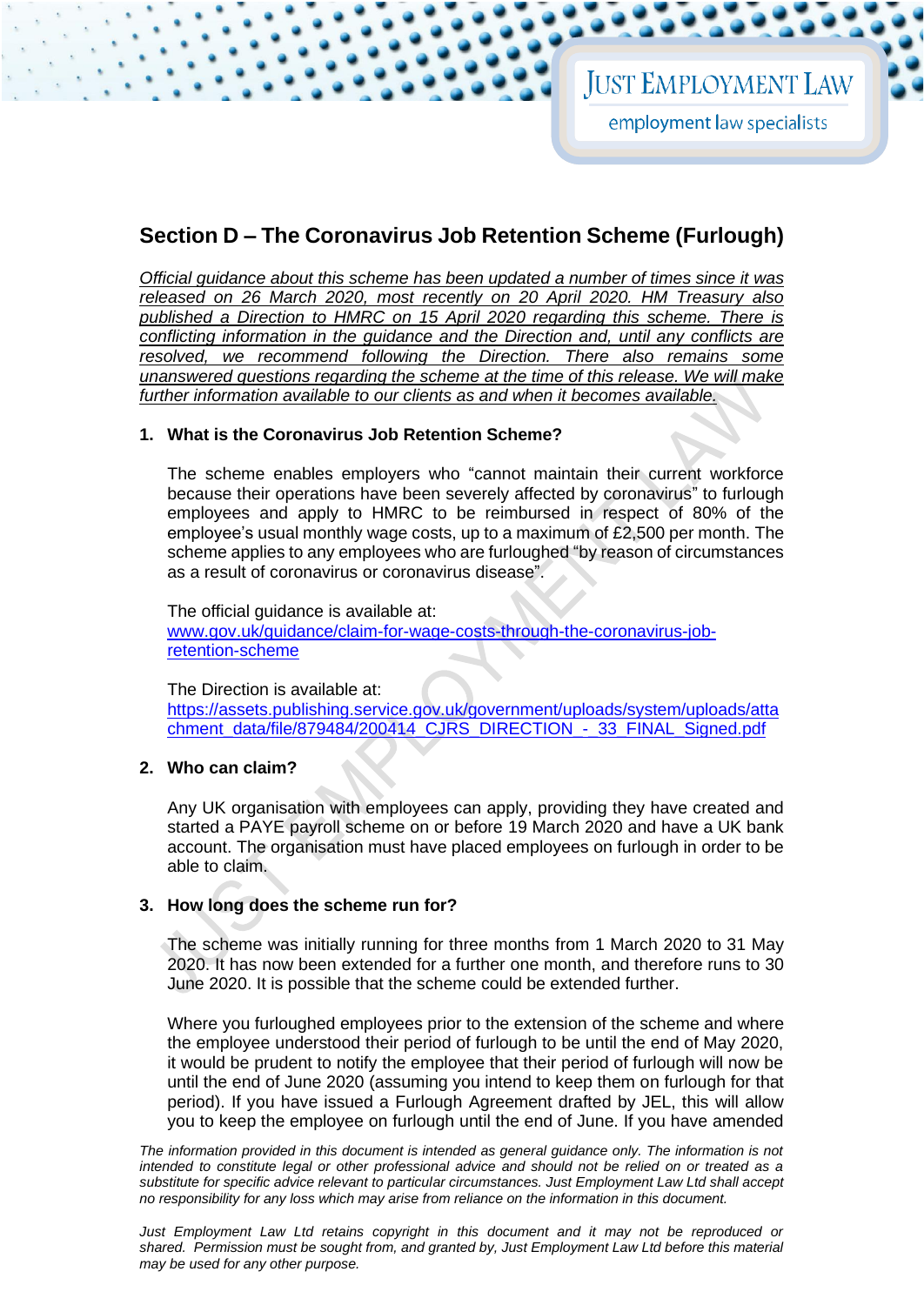the Furlough Agreement prior to issue and would like us to check this point for you, please get in touch.

#### **4. How can we access payments?**

Employers should seek reimbursement via the HMRC portal at <https://www.access.service.gov.uk/login/signin/creds>

The portal opened on 20 April 2020 and we are informed that HMRC will seek to make payments within 6 working days.

You can only submit one claim every three weeks. You should keep a copy of particular information relating to the claim, as set out on the government website. Records should be kept for five years.

#### **5. What do we need to do to be eligible for the scheme?**

You must agree in writing with the employee that they are being furloughed and that they will do no work during the furlough period. JEL has provided Furlough Agreements for all retained clients. If you have not received this or require assistance completing this, please get in touch.

#### **6. How do we claim reimbursement from HMRC?**

You will need to provide particular information when making the claim as set out at [https://www.gov.uk/guidance/claim-for-wages-through-the-coronavirus-job](https://www.gov.uk/guidance/claim-for-wages-through-the-coronavirus-job-retention-scheme)[retention-scheme.](https://www.gov.uk/guidance/claim-for-wages-through-the-coronavirus-job-retention-scheme)

HMRC will retain the right to retrospectively audit all aspects of your claim. You may wish to speak to your accountant to confirm whether they can process the claim for you.

#### **7. Which employees are eligible to be furloughed?**

To be furloughed (to the extent that you can then claim reimbursement from HMRC), the employee must have been on your PAYE payroll on or before 19 March 2020 and have been notified to HMRC on an RTI submission on or before that date.

Employees who were employed as of 28 February 2020 and notified to HMRC on an RTI submission on or before 28 February and who were made redundant or stopped working for the employer after that and prior to 19 March 2020, can also qualify for the scheme if the employer re-employs them and puts them on furlough.

*The information provided in this document is intended as general guidance only. The information is not intended to constitute legal or other professional advice and should not be relied on or treated as a substitute for specific advice relevant to particular circumstances. Just Employment Law Ltd shall accept no responsibility for any loss which may arise from reliance on the information in this document.*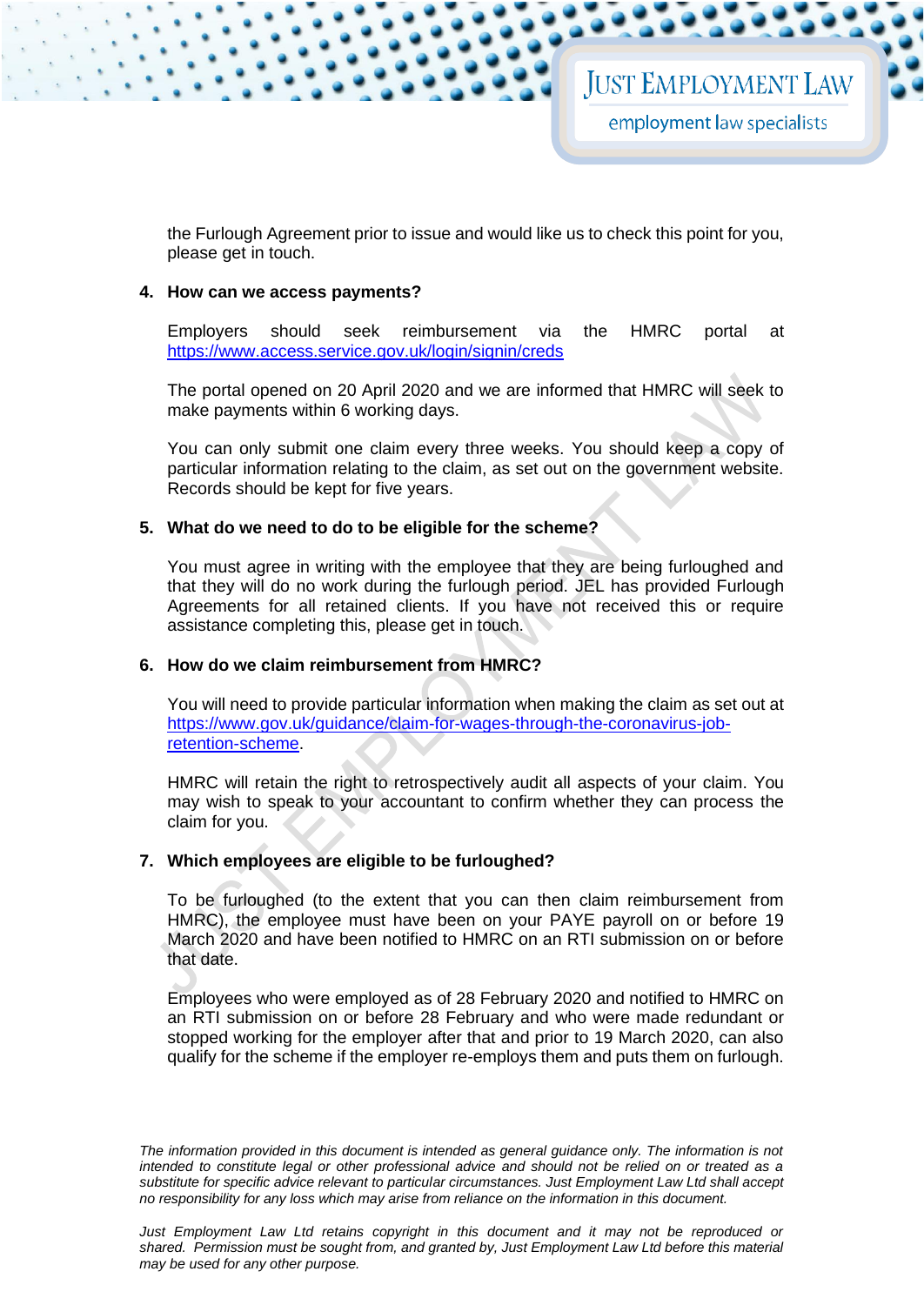#### **8. Do we have to furlough all employees?**

No. It is for you to determine which employees you will furlough. If you are not furloughing all employees, you should ensure that in selecting employees for furlough you do so fairly and free from discrimination.

#### **9. Can I rotate staff on furlough?**

Yes, this is permissible, subject to employees being furloughed for the minimum period of three weeks at a time.

#### **10. How much exactly can we claim?**

The guidance indicates that employers should choose the calculation they think best fits the way their employee is paid and states that HMRC will not decline or seek repayment of any grant based solely on the particular choice of pay calculation, as long as a reasonable choice of approach is made.

You will need to calculate the amount you are claiming in respect of each furloughed employee. Guidance available at [https://www.gov.uk/guidance/work](https://www.gov.uk/guidance/work-out-80-of-your-employees-wages-to-claim-through-the-coronavirus-job-retention-scheme)[out-80-of-your-employees-wages-to-claim-through-the-coronavirus-job-retention](https://www.gov.uk/guidance/work-out-80-of-your-employees-wages-to-claim-through-the-coronavirus-job-retention-scheme)[scheme](https://www.gov.uk/guidance/work-out-80-of-your-employees-wages-to-claim-through-the-coronavirus-job-retention-scheme) will assist you in calculating this.

You can claim 80% of an employee's gross pay up to a maximum reimbursement of £2,500 per month per employee.

For full time and part time salaried employees, the employee's actual salary before tax, from the last pay period before 19 March 2020, should be used to calculate the 80%. The previous guidance referred to the calculation being made based on the salary as of 28 February 2020, and therefore HMRC have confirmed that if you have already calculated your claim based on the employee's wages as of 28 February 2020, and this differs from their wages in their last pay period prior to 19 March 2020, you can choose to still use this calculation for your first claim.

Where pay varies, you can claim for any regular payments you are obliged to pay your employees. This includes wages, overtime, fees and contractual commission payments. However, discretionary bonus (including tips), discretionary commission payments and discretionary non-cash payments should be excluded.

If the employee has been employed for a full twelve months prior to the claim, you can claim for the higher of either:

- the same month's earning from the previous year; or
- average monthly earnings from the 2019-20 tax year

*The information provided in this document is intended as general guidance only. The information is not intended to constitute legal or other professional advice and should not be relied on or treated as a substitute for specific advice relevant to particular circumstances. Just Employment Law Ltd shall accept no responsibility for any loss which may arise from reliance on the information in this document.*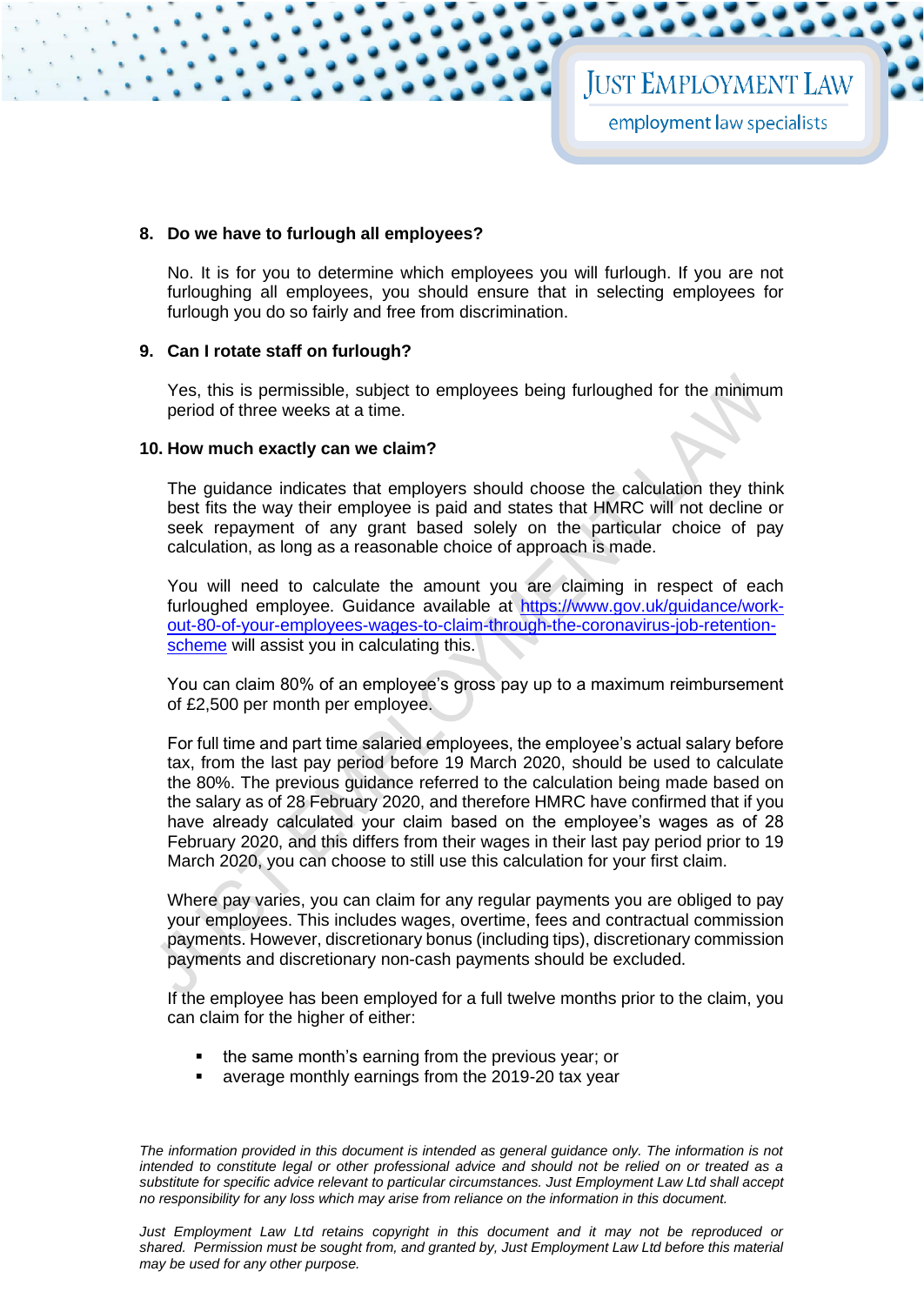If the employee has been employed for less than a year, you can claim for an average of their monthly earnings since they started work.

You can also claim back your employer's national insurance contributions and the minimum employer auto-enrolment pension contributions based on the furlough pay.

You should normally pay the employee on their normal pay date (unless agreed to the contrary), and then submit your claim to HMRC for reimbursement. If you are not in a financial position to pay employees their furlough pay on their normal pay date, you should agree with the furloughed employees that you will pay them when you receive funds from HMRC. We can help you document any such agreement.

#### **11. What can we claim in respect of employees returning from particular types of leave?**

The guidance discusses employees returning from family-related statutory leave (such as maternity leave, paternity leave, shared parental leave, adoption leave, parental bereavement leave and unpaid parental leave) and employees returning from sick leave.

The guidance indicates that, in line with other employees, claims for full or part time employees furloughed on return from family-related statutory leave or sick leave should be calculated against their salary, before tax, not the pay they received whilst on family-related statutory leave. The same principles apply where the employee is returning from a period of unpaid statutory family-related leave.

Claims for those on variable pay, returning from statutory leave or sick leave should be calculated using either the:

- same month's earning from the previous year; or
- average monthly earnings for the 2019 to 2020 tax year

Clearly those on variable pay returning from statutory leave or sick leave that has lasted 12 months or longer may be adversely affected. In those circumstances, whilst an employer will only be able to recover payments in accordance with the calculation given by HMRC, the employer may decide (but is not obliged to) top up the pay the employee receives.

#### **12. What should we pay a furloughed employee?**

You may agree to pay them only the sums reimbursed by HMRC or you may agree to top up their payments. It does not matter if furlough pay takes an employee below the minimum wage, since the employee is not carrying out work (although see below regarding time spent training).

*The information provided in this document is intended as general guidance only. The information is not intended to constitute legal or other professional advice and should not be relied on or treated as a substitute for specific advice relevant to particular circumstances. Just Employment Law Ltd shall accept no responsibility for any loss which may arise from reliance on the information in this document.*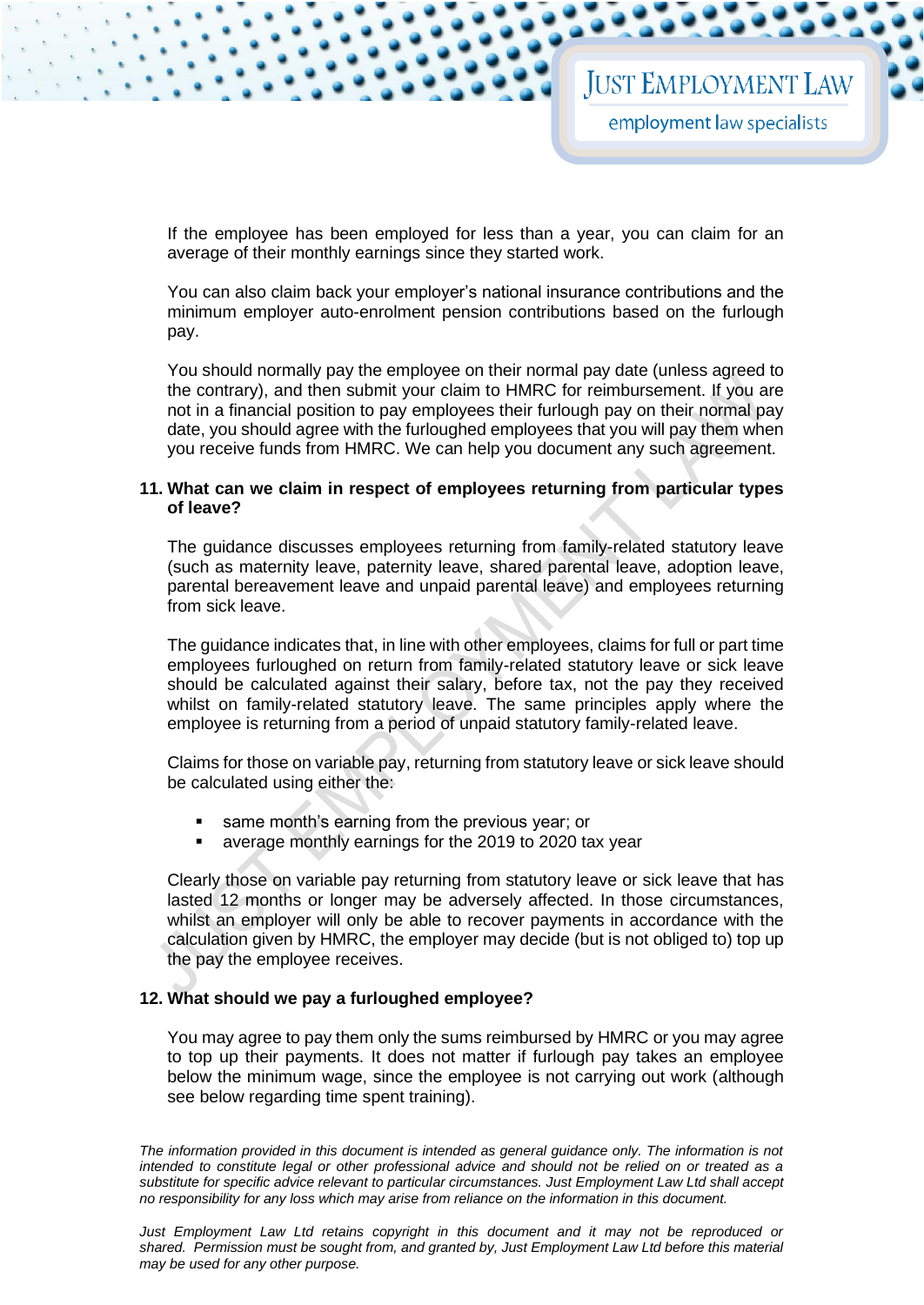#### **13. Can we claim for reimbursement of salary sacrifice benefits or benefits in kind during furlough?**

The reference salary for a claim should not include the cost of non-monetary benefits, including taxable Benefits in Kind. Similarly, benefits provided through salary sacrifice schemes (including pension contributions) that reduce an employee's taxable pay should also not be included in the reference salary.

Where the employer provides benefits to furloughed employees, including through a salary sacrifice scheme, these benefits must be in addition to the wages that must be paid under the terms of the Job Retention Scheme.

Normally, an employee cannot switch freely out of a salary sacrifice scheme unless there is a life event. HMRC has confirmed that COVID-19 counts as a life event that could warrant changes to salary sacrifice arrangements, if the relevant employment contract is updated accordingly.

So, it may be possible to reverse a salary sacrifice agreement during furlough with the agreement of both employer and employee. However, it is unclear if this would be able to take retrospective effect from 19 March 2020, which is the date on which the salary of the employee should be used for the purposes of your claim.

#### **14. What if an employee left my employment on or after 28 February 2020, but prior to the announcement of the scheme on 20 March 2020?**

If you made an employee redundant, or they stopped working for you on or after 28 February 2020, you can re-employ them, put them on furlough and claim for their wages from the date on which you furloughed them through the scheme.

This applies to employees that were made redundant or stopped working for you after 28 February, even if you do not re-employ them until after 19 March.

This applies as long as the employee was on your payroll as at 28 February and had been notified to HMRC on an RTI submission on or before 28 February 2020. This means an RTI submission notifying payment in respect of that employee to HMRC must have been made on or before 28 February 2020.

#### **15. Can I reinstate an employee who has been dismissed before 28 February 2020 and place them on furlough?**

No. The employee must have been on payroll on 28 February, and dismissed after that date, for you now to re-employ them and place them on furlough.

*The information provided in this document is intended as general guidance only. The information is not intended to constitute legal or other professional advice and should not be relied on or treated as a substitute for specific advice relevant to particular circumstances. Just Employment Law Ltd shall accept no responsibility for any loss which may arise from reliance on the information in this document.*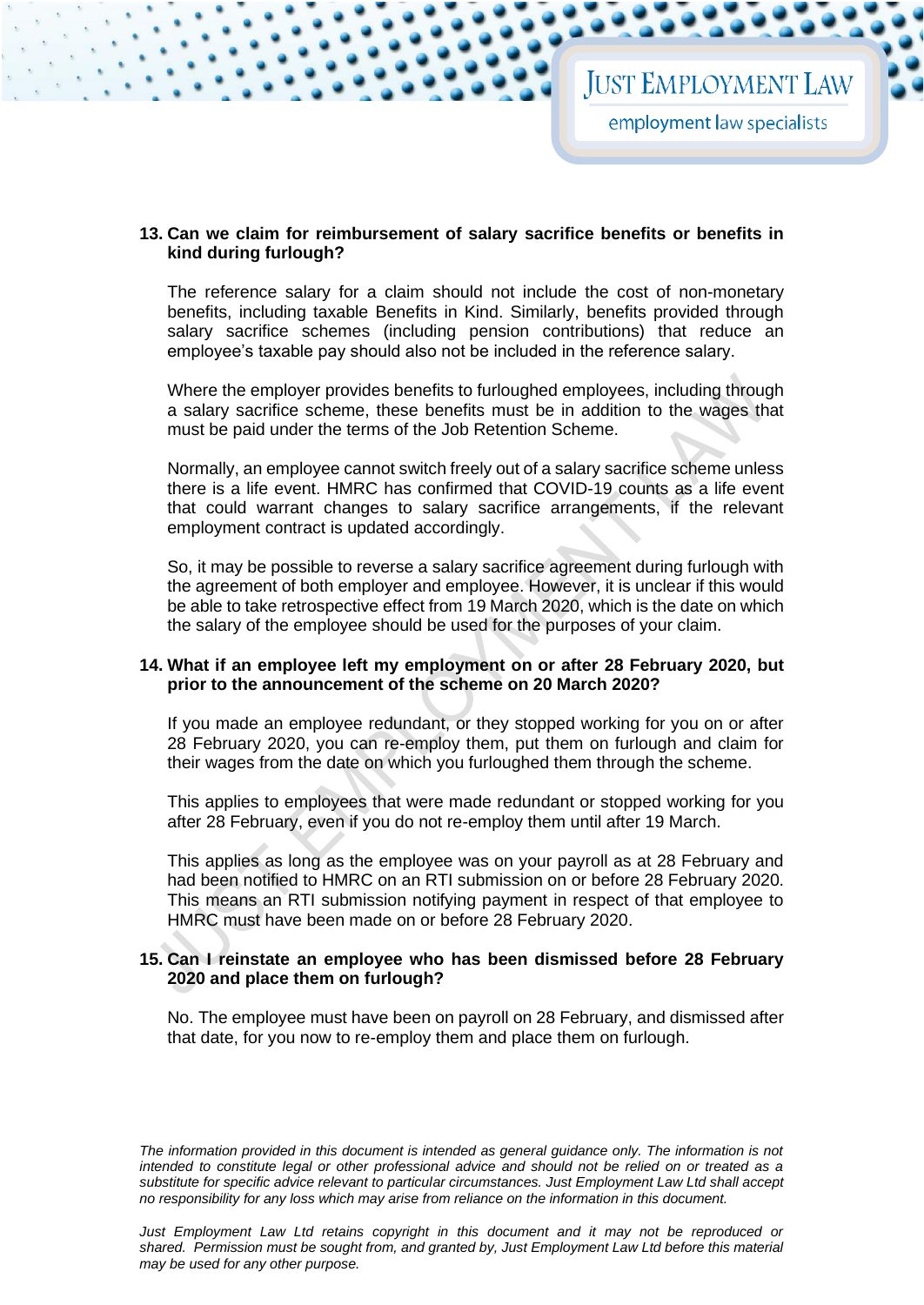#### **16. Do I have to reinstate an employee who has been dismissed on or after 28 February 2020 and place them on furlough?**

No, it is entirely at your discretion whether to do so. If you did agree to reinstate an employee, they would have continuous employment and would have continued to accrue annual leave.

#### **17. If an employee is working their notice period, can they be furloughed?**

Yes, subject always to the employee being paid in full for their statutory minimum notice period.

#### **18. If an employee has resigned and is working out their notice at present, should I permit them to withdraw their resignation in order to be furloughed?**

This is entirely at your discretion. Please contact us if this query arises.

#### **19. What if an employee started on or after 29 February 2020?**

The scheme initially provided that an employee could be furloughed if they were employed on or before 28 February 2020. The scheme now confirms that an employee can be furloughed if they were on your PAYE payroll on or before 19 March 2020 and have been notified to HMRC on an RTI submission on or before that date.

Therefore, an employee who started on or after 29 February 2020 can be furloughed if they were on your PAYE payroll on or before 19 March 2020 and had been notified to HMRC on an RTI submission on or before that date.

#### **20. What if an employee started before 20 March 2020, but who was not on the RTI submission on or before that date?**

They would not be eligible to funded on furlough by HMRC. If you have previously furloughed such an employee believing the scheme would permit this, you would now need to consider other options for that individual.

There is one exception to this rule. Where an employee has transferred to your employment under the TUPE regulations on or after 1 March 2020, you will still be able to furlough them, even though they were not on your payroll on 20 March 2020.

*The information provided in this document is intended as general guidance only. The information is not intended to constitute legal or other professional advice and should not be relied on or treated as a substitute for specific advice relevant to particular circumstances. Just Employment Law Ltd shall accept no responsibility for any loss which may arise from reliance on the information in this document.*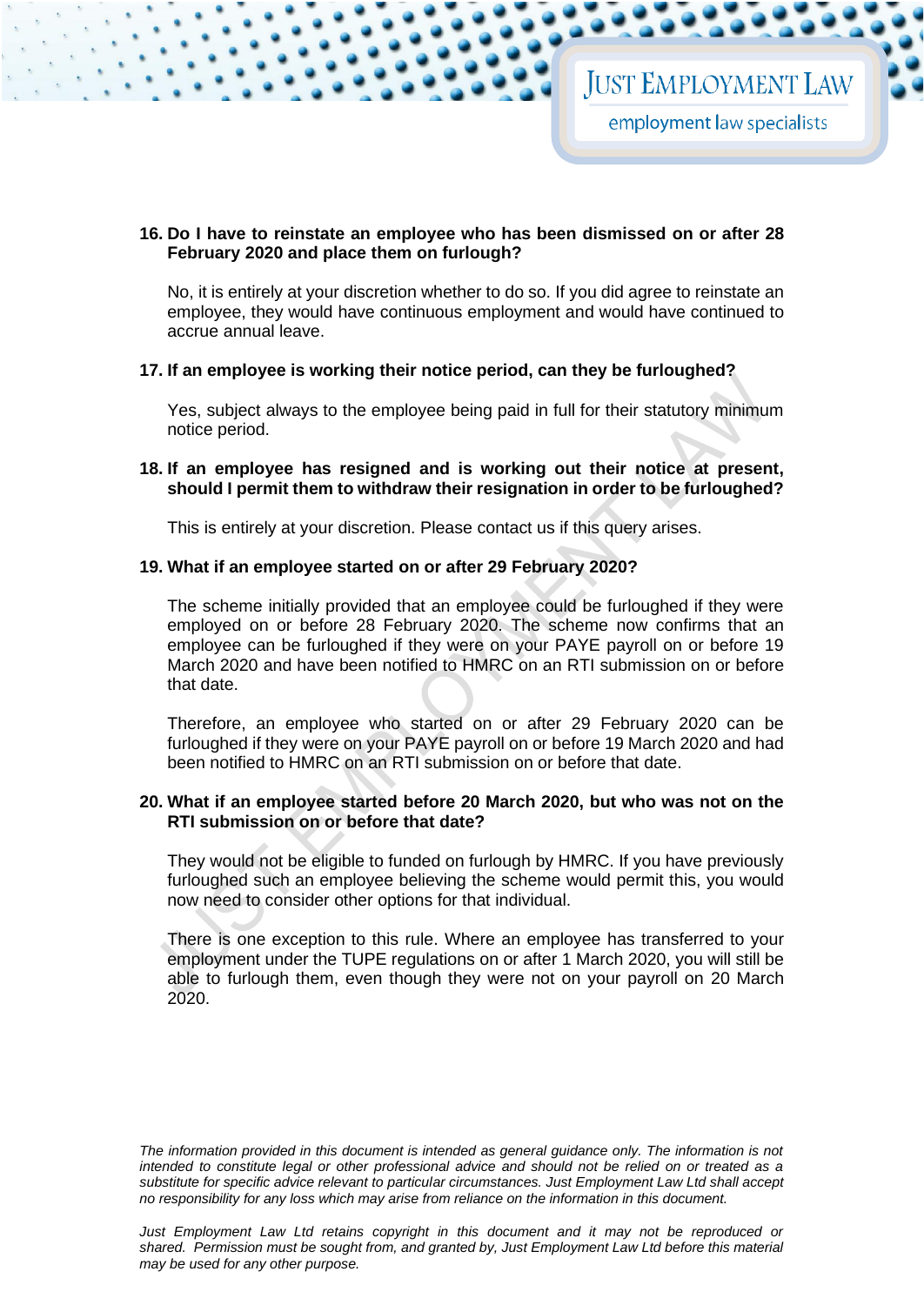#### **21. What if an employee is furloughed during their probationary period? Should I extend their probation?**

You are not obliged to do so, but this would be sensible. This should be communicated to the employee prior to the date on which their probationary period is due to end.

#### **22. Can someone who is off sick be furloughed?**

The guidance clearly says yes, but the Direction is more ambiguous on this point. What is clear is that you should not furlough an employee to give them extra pay for a short-term sickness absence, and remember the minimum period of furlough is three weeks.

Despite the ambiguity in the Direction, we believe it would be difficult for HMRC to refuse reimbursement if you furlough a longer-term absentee, given how clearly it is stated in the guidance that those absent due to sickness are eligible for the scheme. However, you cannot retrospectively put someone on furlough for a period in respect of which they have already been paid SSP.

You should therefore agree with a longer-term absentee who you wish to furlough, that their sick leave should end and their furlough should begin on an agreed date (not retrospective). It would be best to agree this in writing.

#### **23. What if an employee becomes sick whilst on furlough?**

An employee who has a contractual entitlement to company sick pay and who becomes sick whilst on furlough may prefer to be placed onto sick leave, so to receive company sick pay, if this is more generous than furlough pay. This would require them to report their sickness to you. However, as the minimum period of furlough is three weeks, you would probably be entitled to say that any period of sick leave would only commence after the initial three weeks of furlough.

The government has now confirmed that while on furlough, an employee is not eligible for SSP. On that basis, there is no legal reason why an employee would have to make you aware that they are unfit for work during furlough. Therefore, if an employee does not have an enhanced sick pay entitlement and becomes sick whilst on furlough, it is probably not in their interests to tell you they are sick. If this happens before the minimum three-week furlough period has lapsed, this could affect your ability to seek reimbursement under the scheme. Employers may therefore wish to take a view on whether furloughed employees require to notify them if they become sick whilst on furlough.

*The information provided in this document is intended as general guidance only. The information is not intended to constitute legal or other professional advice and should not be relied on or treated as a substitute for specific advice relevant to particular circumstances. Just Employment Law Ltd shall accept no responsibility for any loss which may arise from reliance on the information in this document.*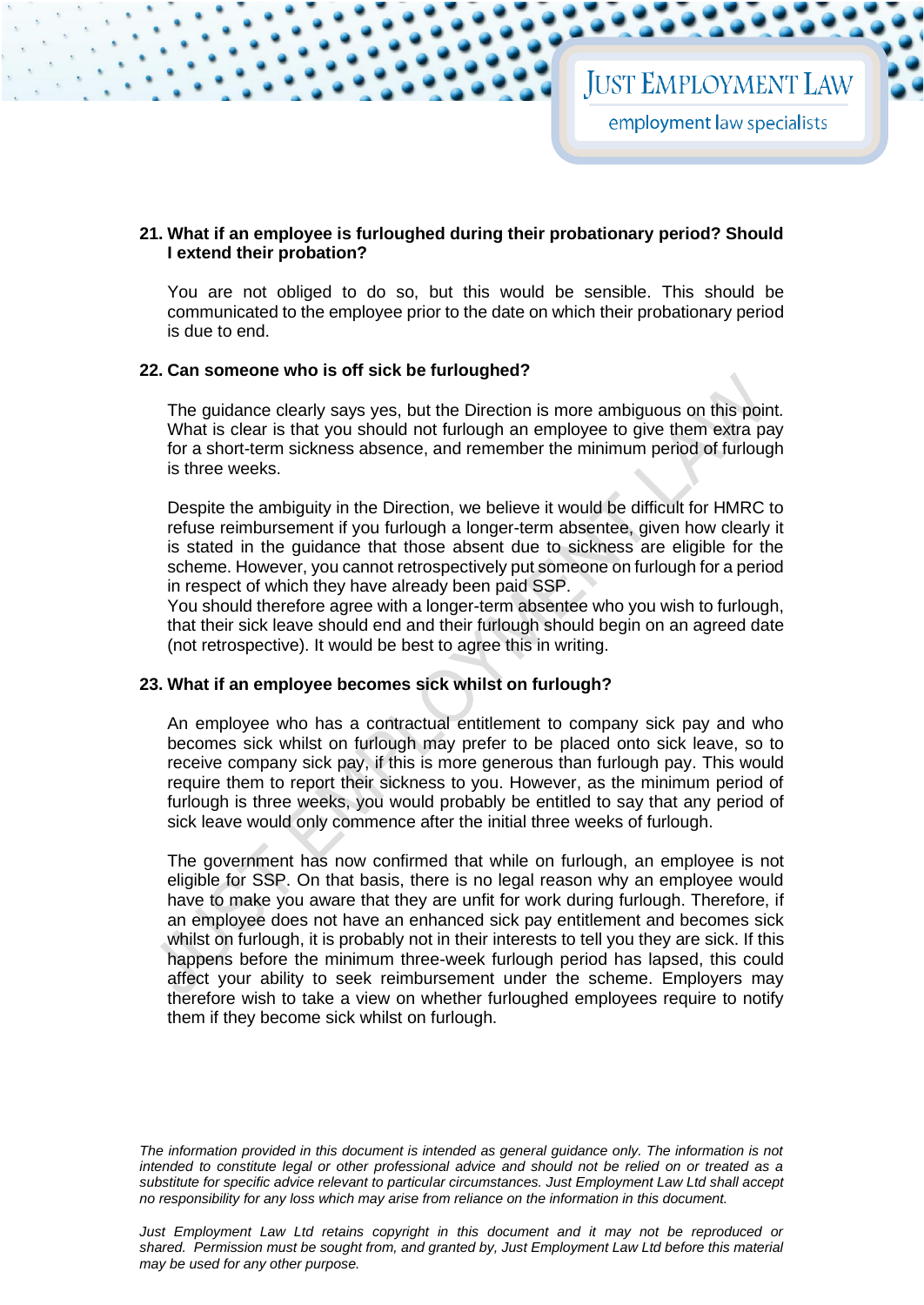#### **24. Can someone who is on maternity, paternity or other family friendly leave be furloughed?**

Only if they are in receipt of enhanced company maternity or paternity pay. During this period, they may be furloughed and you may claim 80% of the amount you are topping up their statutory payments by.

In all other circumstances, an employee must be ready and able to work. At the end of their maternity or paternity leave, they may be furloughed with their agreement. An employee who is in receipt of statutory maternity pay, for example, may also wish to return from maternity leave early in order to be furloughed, notwithstanding the fact there is no guarantee as to how long the period of furlough would last beyond the minimum three-week period. They would not be able to resume maternity leave at the end of furlough.

#### **25. Can I furlough an employee who is "shielding" in line with government advice?**

The guidance very clearly says yes, although the Direction, combined with the revised SSP regulations, might suggest otherwise. This is another situation where we think it will be difficult for the government to refuse claims for reimbursement, given that it has now been stated in three consecutive versions of the guidance, without equivocation, that shielding employees can be furloughed, even if their jobs would not otherwise be at risk of redundancy.

You are entitled to ask for a copy of the letter the employee has received from the NHS, advising them not to leave home for 12 weeks.

You can furlough an employee who is shielding, or who is staying at home to look after someone who is shielding.

#### **26. Does the scheme apply to fixed-term workers?**

Yes, employees on fixed-term contracts can be furloughed. Their contracts can also be renewed or extended during the furlough period without breaking the terms of the scheme.

The updated guidance makes it clear that to continue furloughing an employee whose fixed-term contract is expiring, you must agree an extension to the contract before it expires. It is therefore important not to leave to the last minute any discussions about extending a contract which is due to expire.

#### **27. Does the scheme apply to zero-hours workers?**

Yes, providing they are paid through PAYE.

*The information provided in this document is intended as general guidance only. The information is not intended to constitute legal or other professional advice and should not be relied on or treated as a substitute for specific advice relevant to particular circumstances. Just Employment Law Ltd shall accept no responsibility for any loss which may arise from reliance on the information in this document.*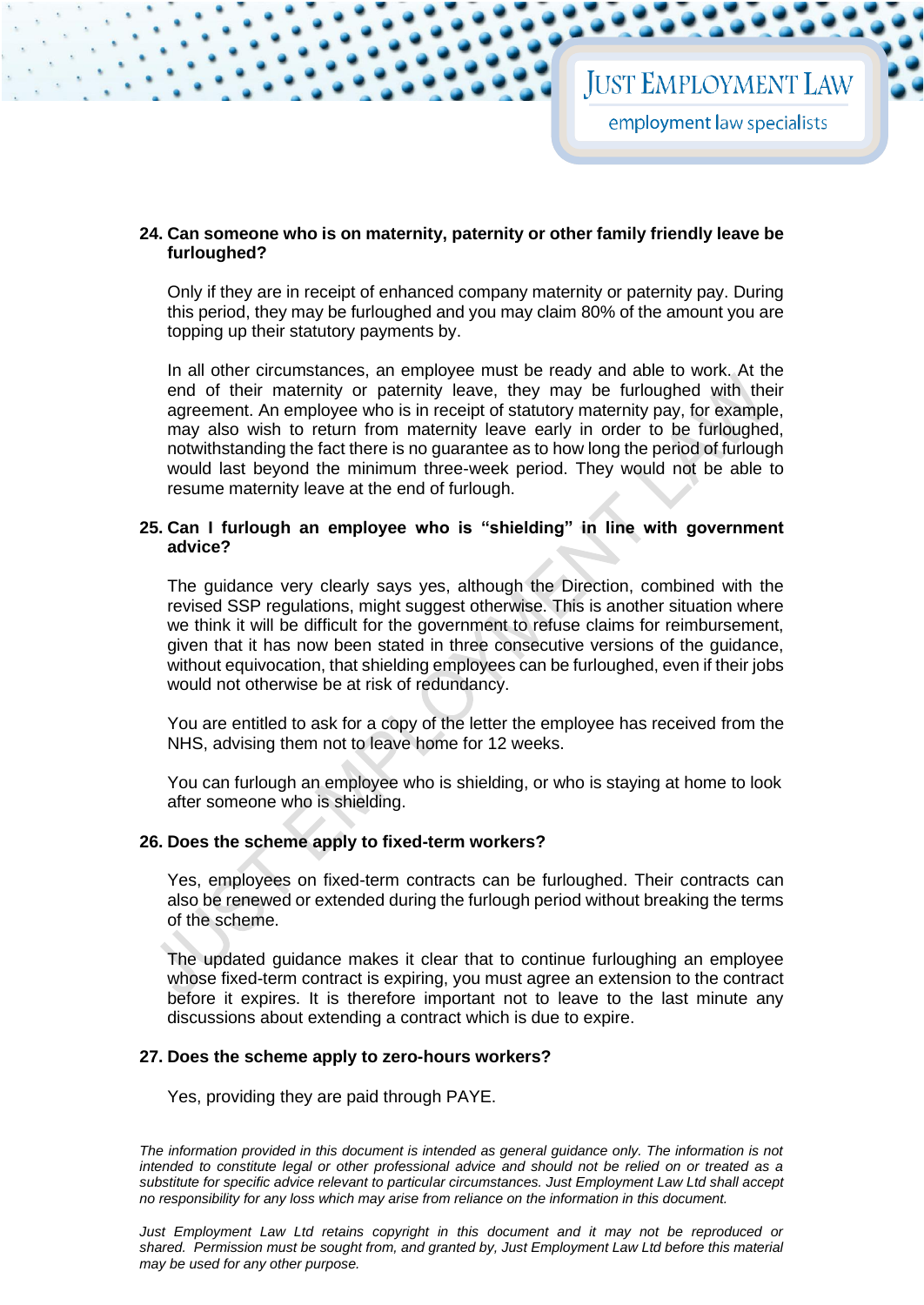#### **28. Does the scheme apply to agency workers?**

Yes, providing they are paid through the PAYE system of the agency. A business engaging staff via an agency may wish, subject to any terms in place between the business and the agency, to terminate the assignments of any agency workers, after which the agency could place the worker on furlough.

#### **29. Do I need to consult with staff prior to placing them on furlough?**

You should consult with staff, insofar as this involves informing them of the proposal and seeking their consent. We believe verbal consultation in this regard would be sufficient.

Where an employer proposes to dismiss 20 or more employees as redundant at one establishment within 90 days, the employer needs to carry out a collective consultation process before doing so. The updated guidance states:

"*If sufficient numbers of staff are involved, it may be necessary to engage collective consultation processes to procure agreement to changes to terms of employment*."

This implies that if you are proposing to dismiss any employees who won't agree to be furloughed, you will need to carry out collective consultation before reaching agreement with staff to go on furlough. Therefore, communications about what the consequences might be of refusing to go on furlough should be carefully drafted.

#### **30. Can I impose furloughed status on an employee? If not, what if an employee refuses to agree to be furloughed?**

An employee must agree to be furloughed, as we explain more fully below. If you don't have enough work for an employee who refuses to be furloughed, you may be able to use some of the other options set out in section B above.

There is some conflict between the Direction (which suggests the employee must have agreed in writing to do no work during furlough) and the guidance, which says as follows:

*"To be eligible for the grant employers must confirm in writing to their employee confirming that they have been furloughed. If this is done in a way that is consistent with employment law, that consent is valid for the purposes of claiming the CJRS. There needs to be a written record, but the employee does not have to provide a written response. A record of this communication must be kept for five years."*

Our overall view is that there will need to be some evidence of the employee agreeing to be furloughed in almost all cases, as placing an employee on furlough without their agreement is unlikely to be "consistent with employment law". Evidence of that agreement could conceivably come from a very broad lay-off

The information provided in this document is intended as general guidance only. The information is not *intended to constitute legal or other professional advice and should not be relied on or treated as a substitute for specific advice relevant to particular circumstances. Just Employment Law Ltd shall accept no responsibility for any loss which may arise from reliance on the information in this document.*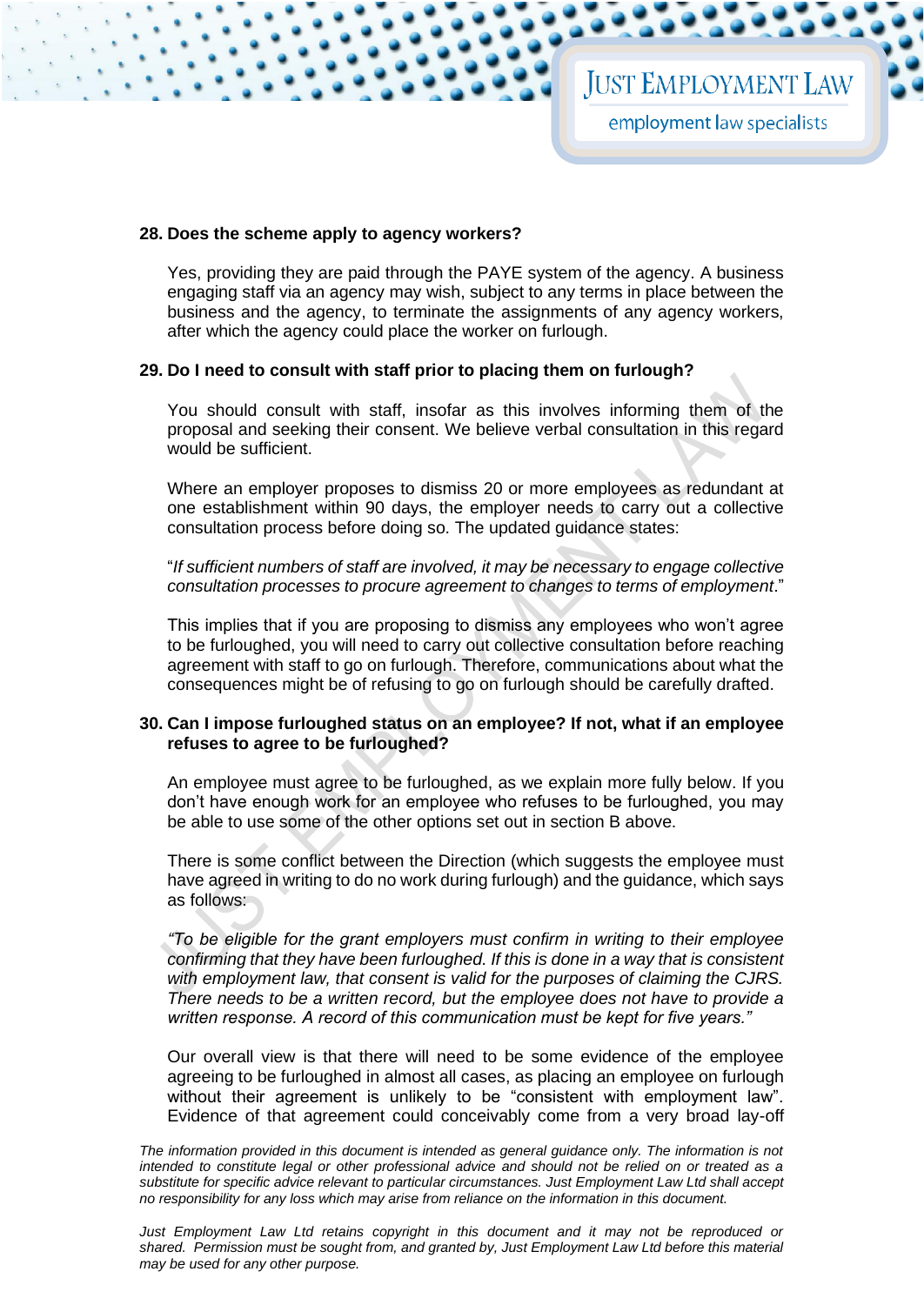power in an employment contract, but is much more likely to come from a furlough agreement or an exchange of emails in which the employee actively agrees to be furloughed.

#### **31. Can I reduce someone's hours and place them on furlough at the same time?**

No. Only employees who are doing no work at all for you can be furloughed. You could not have someone working, for example, three days a week and claim a furlough payment for the other two days per week.

#### **32. Does a furloughed employee still pay tax on their earnings?**

Yes, and deductions should therefore continue to be made as normal.

#### **33. Can a furloughed employee continue to carry out some of their duties from home?**

No. A furloughed employee must not carry out any work, even from home. They can take part in volunteer work or training, if that work does not provide services to, or generate revenue for, your organisation.

#### **34. Can a furloughed employee work elsewhere?**

Yes, this is permitted, regardless of whether it is a new second job, or a job they already had prior to the start of the furlough scheme (although we should confirm that the employee could not work for an associated employer in these circumstances). You should clarify to employees if you want them to get permission from you before starting another job while furloughed, and it would be reasonable to reserve the power to say no if the job would conflict with the interests of your own business.

#### **35. Can I employ an individual who has been furloughed?**

Yes, this is permitted, however you should ensure that you complete the PAYE starter checklist form correctly. If an employee is furloughed from another employment, you should complete Statement C:

<https://www.gov.uk/government/publications/paye-starter-checklist>

#### **36. For how long do I have to furlough an employee?**

The minimum period is three weeks. There is no maximum period and this will be subject to updates from the government in relation to when the scheme ends.

*The information provided in this document is intended as general guidance only. The information is not intended to constitute legal or other professional advice and should not be relied on or treated as a substitute for specific advice relevant to particular circumstances. Just Employment Law Ltd shall accept no responsibility for any loss which may arise from reliance on the information in this document.*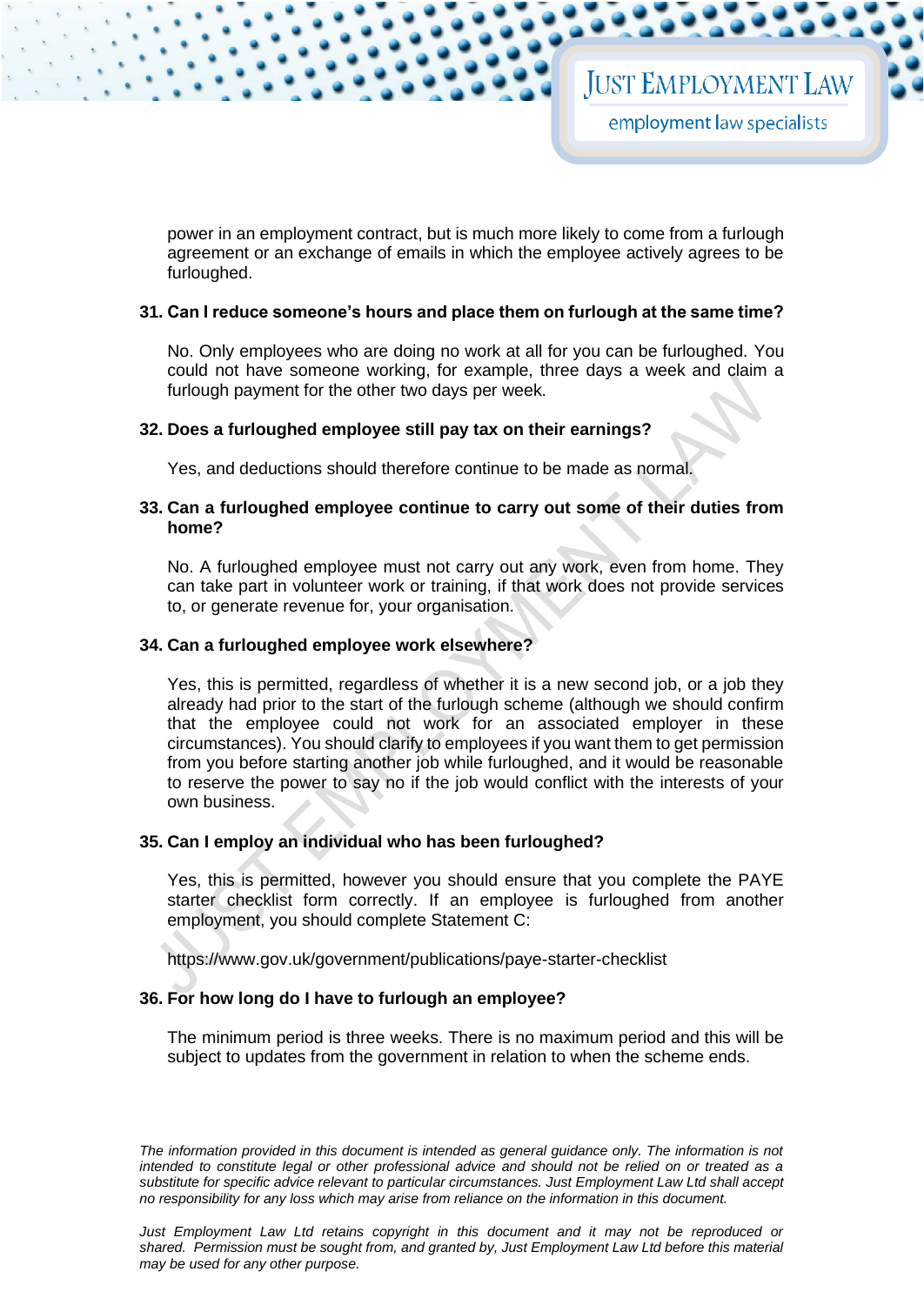#### **37. Can I bring a furloughed employee back to work and then 're-furlough' them?**

Yes, employees may be furloughed multiple times. However, any one period of furlough will have to last at least three weeks for you to be able to claim reimbursement from HMRC.

#### **38. Can an employee request to be furloughed?**

Yes, however they cannot insist on this. It is for the employer and employee to agree if the employee will be furloughed.

#### **39. Can a furloughed employee take annual leave during their furlough period?**

Yes, this is possible. However, whether you are topping up the furlough payments to the employee or not, they should receive full pay (as they normally would) for any period of annual leave.

Because it is possible to take annual leave during furlough, we believe HMRC will reimburse you in respect of furlough pay for periods of annual leave taken during furlough.

#### **40. Can I require an employee to take annual leave during furlough?**

This is a question that will ultimately have to be settled by the employment tribunals and appeal courts, and will likely remain beyond the scope of HMRC guidance.

The crux of the question is whether an employee who is required to take holidays during furlough when they do not wish to do so, is getting the "benefit" of annual leave. It is possible that employees may successfully persuade a tribunal that this situation is akin to being sick, and therefore being unable to enjoy the benefit of annual leave. There is well-established case law that periods of annual leave cannot be imposed on employees in these circumstances. There may be some force in the argument that during "lockdown", there is very little an employee can do to differentiate a period of holiday from the remainder of their time on furlough, particularly when going on holiday somewhere is not an option.

Employers do have a legitimate interest in ensuring that excessive amounts of annual leave do not have to be taken in a short time by all employees towards the end of the holiday year, but the amendment to the law to allow holidays to be carried over for up to two holiday years addresses this point.

We therefore recommend that a cautious approach is taken, and if you do impose a period of holiday on your furloughed staff, you try to ensure that during the current holiday year, there is still a reasonable amount of annual leave available to each employee, to be taken at times of their choosing once "lockdown" is over.

The information provided in this document is intended as general guidance only. The information is not *intended to constitute legal or other professional advice and should not be relied on or treated as a substitute for specific advice relevant to particular circumstances. Just Employment Law Ltd shall accept no responsibility for any loss which may arise from reliance on the information in this document.*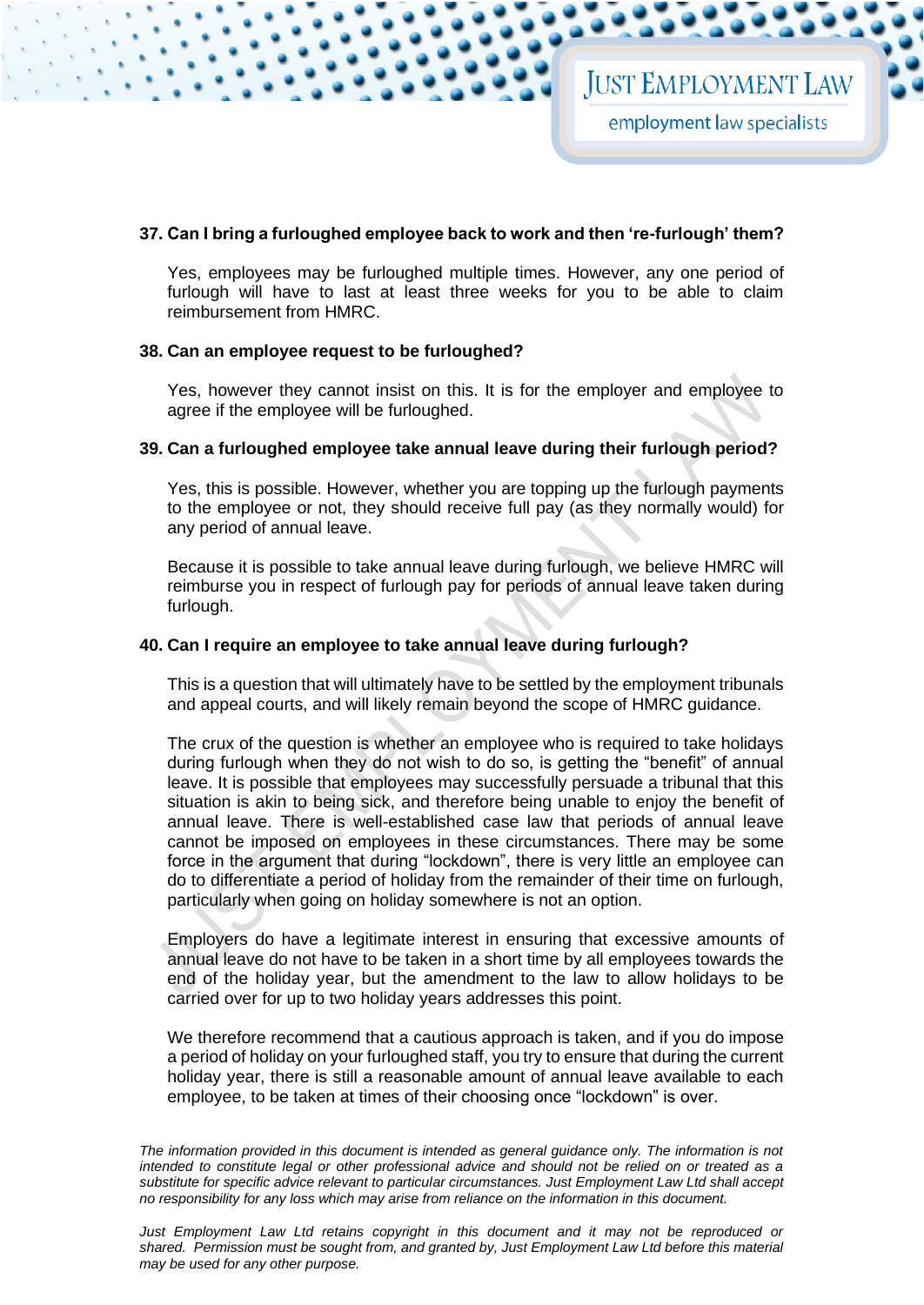#### **41. What if I can't afford to furlough an employee pending reimbursement from HMRC?**

There are business loans available that may assist, however if this is not appropriate for your business, we suggest that you seek to agree with employees that they will be paid upon reimbursement being provided by HMRC. We can help you document any agreement to this effect.

The guidance confirms that conditional payments for the purpose of determining the reference salary cannot be taken into account when calculating furlough pay. We are comfortable, based on current guidance, that deferring payment to employees pending reimbursement from HMRC does not amount to a conditional payment for the purpose of determining the reference salary.

#### **42. Can a Company Director be furloughed?**

Yes, subject to a number of conditions contained in the updated guidance.

Where one or more individual directors' furlough is so decided by the board, this should be formally adopted as a decision of the company, noted in the company records and communicated in writing to the director(s) concerned.

Where furloughed directors need to carry out particular duties to fulfil the statutory obligations they owe to their company, they may do so provided they do no more than would reasonably be judged necessary for that purpose, for instance, they should not do work of a kind they would carry out in normal circumstances to generate commercial revenue or provides services to or on behalf of their company.

*The information provided in this document is intended as general guidance only. The information is not intended to constitute legal or other professional advice and should not be relied on or treated as a substitute for specific advice relevant to particular circumstances. Just Employment Law Ltd shall accept no responsibility for any loss which may arise from reliance on the information in this document.*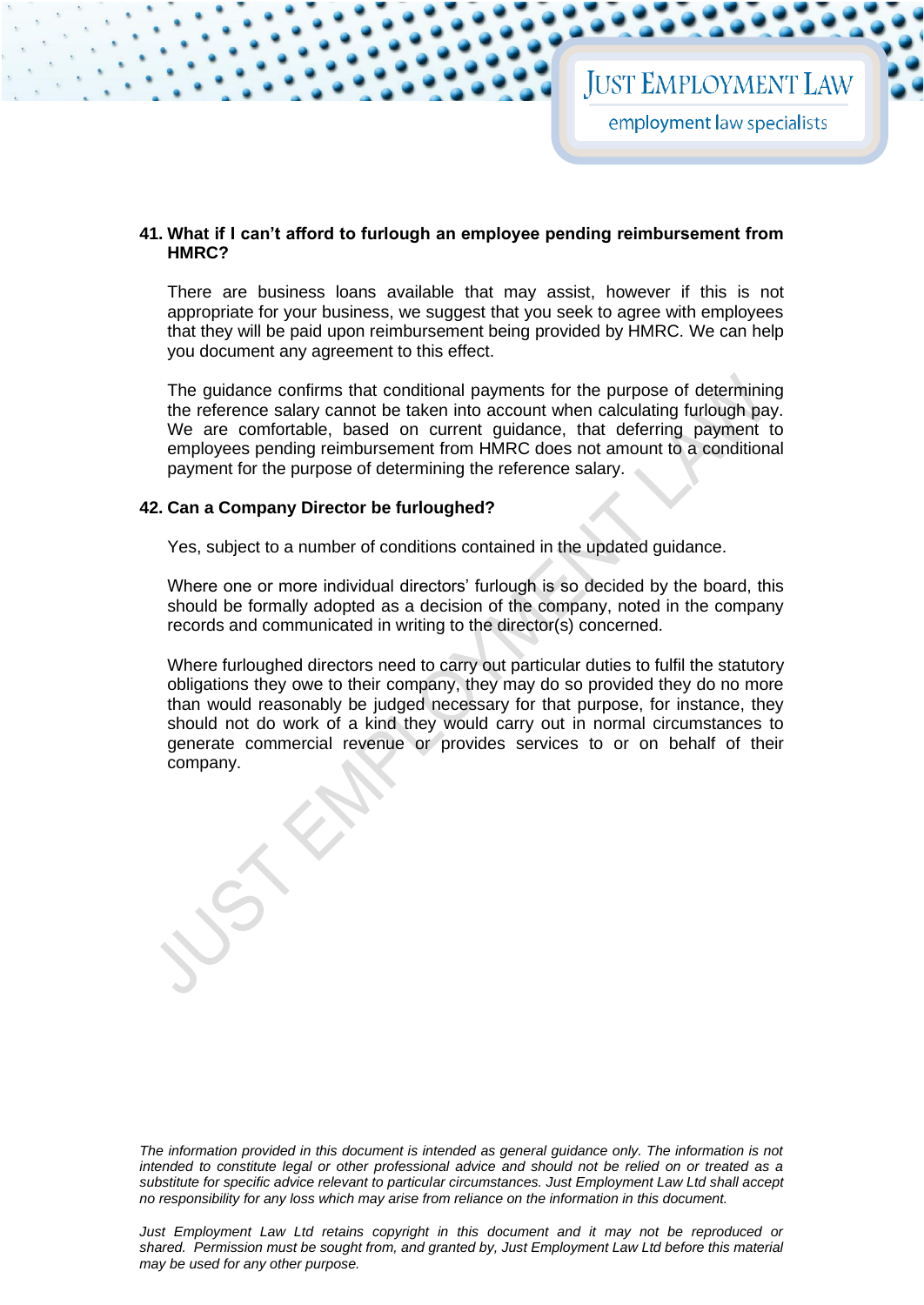# **JUST EMPLOYMENT LAW**

employment law specialists

## **Section E – Working from home**

#### **1. Can we require staff to work from home?**

The government guidance is that employees should work from home, where possible. If there is an established requirement to work from home where appropriate or where instructed to do so, then there is unlikely to be an issue applying this. If not, imposing home working would constitute a variation of the contract requiring employee consent, however we anticipate most employees would be likely to agree to this. Employers should ensure that the health and safety implications of homeworking have been considered and that the necessary infrastructure is in place.

#### **2. Can we refuse an employee to work from home if they will be looking after children who have been sent home from school or nursery?**

In normal circumstances, it would not be appropriate for an employee to work from home while also providing childcare. However, as schools and nurseries close, employers may be prepared to take a more relaxed and flexible approach to homeworking and allow employees to work around their childcare responsibilities. If an employee cannot work around their childcare responsibilities, you should consider furloughing the employee.

#### **3. An employee has asked to work from home. Can I refuse this?**

Unless an employee is self-isolating in accordance with government guidance, and where the employee is ordinarily required to work from the employer's premises, then it is permissible to refuse a request to work from home.

Doing so, however, may then see an employee reporting that they have developed symptoms and require to self-isolate, which could lead to the employee not carrying out any of their duties. Employers may therefore wish to consider individual requests to work from home on a case by case basis.

#### **4. Our business cannot accommodate home working. What should we do?**

If the nature of the business is such that home working cannot be accommodated, the employer may wish to consider agreeing with the employee to be placed on furlough. If that is not practicable for any reason, the steps detailed above (under section B) regarding options in case of a shortage of work may be applicable.

*The information provided in this document is intended as general guidance only. The information is not intended to constitute legal or other professional advice and should not be relied on or treated as a substitute for specific advice relevant to particular circumstances. Just Employment Law Ltd shall accept no responsibility for any loss which may arise from reliance on the information in this document.*